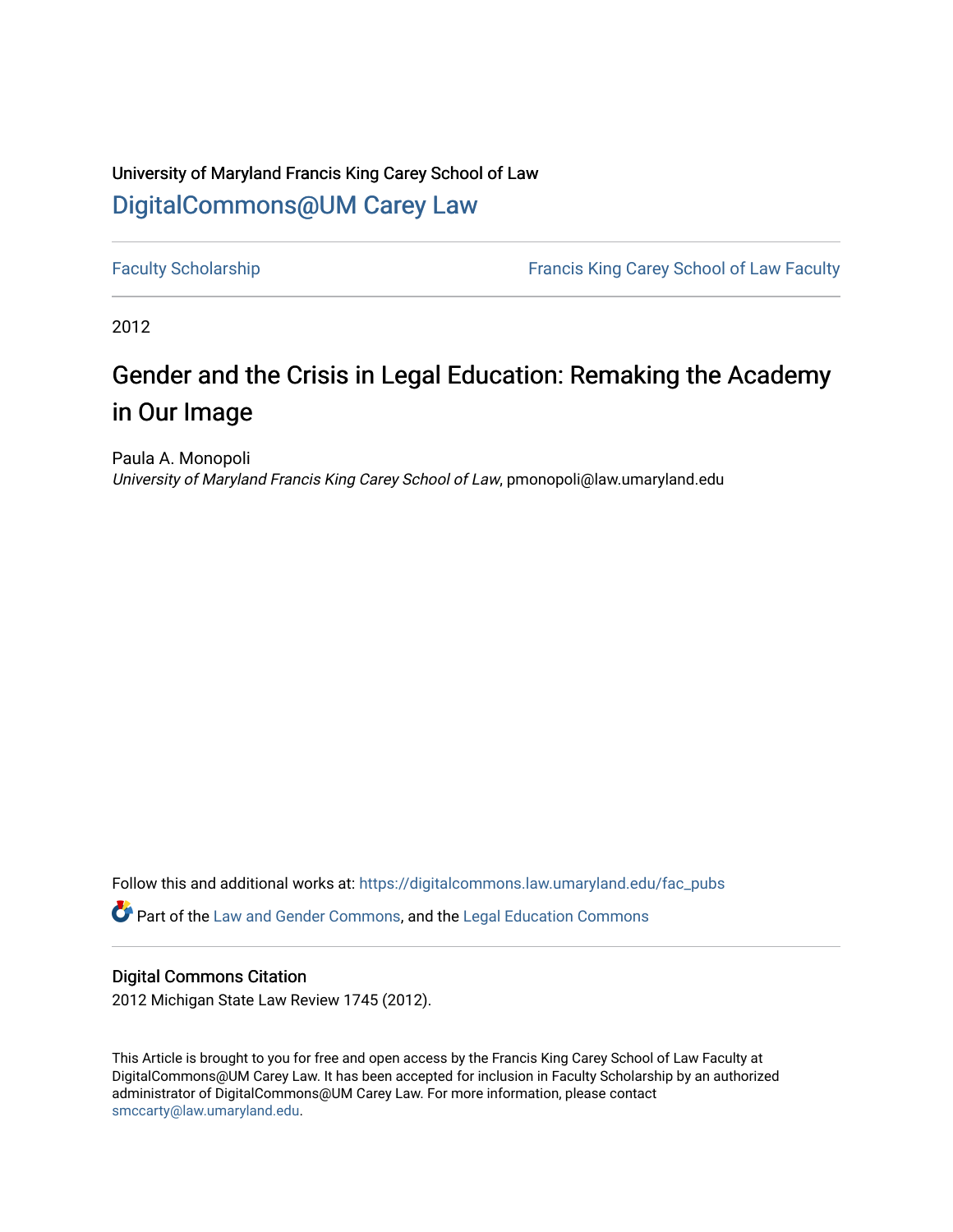# GENDER AND THE CRISIS IN LEGAL EDUCATION: REMAKING THE ACADEMY IN OUR IMAGE

# *Paula A. Monopoli*\*

# 2012 MICH. ST. L. REV. 1745

## TABLE OF CONTENTS

| THE ORIGINS OF THE MODERN UNIVERSITY AND THE UNIFIED            |      |
|-----------------------------------------------------------------|------|
|                                                                 |      |
|                                                                 |      |
| B. How American Law Schools Came to Be Housed in                |      |
|                                                                 |      |
| THE COST TO LEGAL EDUCATION OF ADOPTING<br>H.                   |      |
|                                                                 |      |
| III. THE DISPROPORTIONATE COST TO WOMEN FACULTY OF THE          |      |
|                                                                 | 1757 |
| A. The Marginal Role of Women as Scholars in the University1757 |      |
|                                                                 |      |
|                                                                 |      |
|                                                                 |      |
| IV. MOVING AWAY FROM THE UNIFIED MODEL AND                      |      |
|                                                                 |      |
|                                                                 |      |
|                                                                 |      |
|                                                                 |      |
|                                                                 |      |
| C. The Argument for Moving Away from the Status Quo to          |      |
|                                                                 |      |
|                                                                 |      |
|                                                                 |      |

*You never want a serious crisis to go to waste. And what I mean by that is an opportunity to do things you think you could not do before.* 

l

 $-$  Rahm Emanuel<sup>1</sup>

 <sup>\*</sup> Professor of Law and Founding Director, Women, Leadership & Equality Program, University of Maryland Francis King Carey School of Law; Yale College, 1980; J.D., University of Virginia School of Law, 1983. The author would like to thank Alice B. Johnson, Bryce Calderone, and Susan G. McCarty for their research assistance.

 <sup>1.</sup> *Rahm Emanuel on the Opportunities of Crisis*, WALL ST. J. (Nov. 19, 2008), http://live.wsj.com/video/rahm-emanuel-on-the-opportunities-of-crisis/3F6B9880-D1FD-492B-9A3D-70DBE8EB9E97.html#!3F6B9880-D1FD-492B-9A3D-70DBE8EB9E97.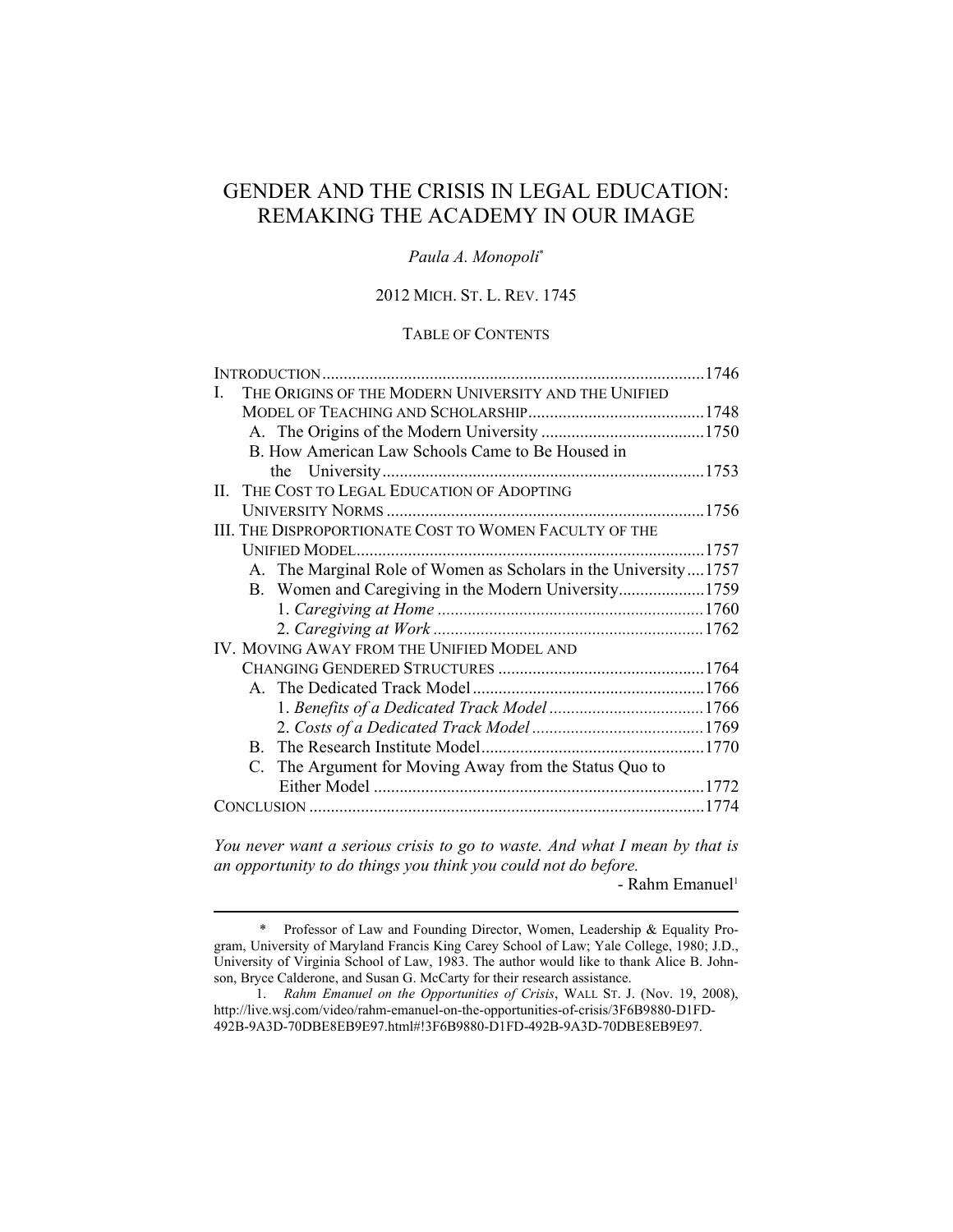#### **INTRODUCTION**

American legal education is in the grip of what some have called an "existential crisis."2 The *New York Times* proclaims the death of the current system of legal education as a result of a severe shortage of full-time jobs for law school graduates<sup>3</sup> combined with spiraling debt loads to finance increasing tuition.<sup>4</sup> The trend toward emphasizing theory at the expense of more practical professional skills has also been identified as a major component of the crisis.<sup>5</sup> This is attributed, in part, to the incentivizing of faculty to produce increasingly abstract scholarship and the costs this imposes on pedagogy and the mentoring of students.<sup>6</sup> A number of critics, inside and outside of legal academia, assert that students graduate from law school illequipped to actually practice law.<sup>7</sup>

 <sup>2.</sup> Lincoln Caplan, *An Existential Crisis for Law Schools*, N.Y. TIMES (July 14, 2012), http://www.nytimes.com/2012/07/15/opinion/sunday/an-existential-crisis-for-lawschools.html? r=2&ref=todayspaper; see also BRIAN Z. TAMANAHA, FAILING LAW SCHOOLS (2012); Paul F. Campos, *Campos: The Law Student Debt Crisis*, TAXPROF BLOG (May 16, 2012), http://taxprof.typepad.com/taxprof\_blog/2012/05/campos-the.html; Bill Henderson, *Unsustainable Law Student Debt*, LEGAL WHITEBOARD (Mar. 25, 2012), http://lawprofessors.typepad.com/legalwhiteboard/2012/03/unsustainable-law-studentdebt.html.

 <sup>3.</sup> *See* Joe Palazzolo, *Law Grads Face Brutal Job Market*, WALL ST. J., June 25, 2012, at A1, *available at* http://online.wsj.com/article/SB1000142405270230445860457 7486623469958142.html.

 <sup>4.</sup> *See, e.g.*, David Segal, *What They Don't Teach Law Students: Lawyering*, N.Y. TIMES (Nov. 19, 2011), http://www.nytimes.com/2011/11/20/business/after-law-schoolassociates-learn-to-be-lawyers.html?\_r=1&pagewanted=all; Caplan, *supra* note 2; *see also*  Brian Z. Tamanaha, *How to Make Law School Affordable*, N.Y. TIMES, June 1, 2012, at A27, *available at* http://www.nytimes.com/2012/06/01/opinion/how-to-make-law-schoolaffordable.html?ref=opinion ("T[he] economics of legal education are broken."); Editorial, *Legal Education Reform*, N.Y. TIMES, Nov. 26, 2011, at A18, *available at* http://www.nytimes.com/2011/11/26/opinion/legal-education-reform.html ("American legal education is in crisis. The economic downturn has left many recent law graduates saddled with crushing student loans and bleak job prospects. . . . [The case method approach] was dated by the 1920s. It was a relic by the 1960s. . . . In reforming themselves, law schools have the chance to help reinvigorate the legal profession."); TAMANAHA, *supra* note 2; Henderson, *supra* note 2; Campos, *supra* note 2.

 <sup>5.</sup> Segal, *supra* note 4.

 <sup>6.</sup> *See* Patrick J. Schiltz, *Legal Ethics in Decline: The Elite Law Firm, the Elite Law School, and the Moral Formation of the Novice Attorney*, 82 MINN. L. REV. 705, 707-08 (1998) ("[L]aw schools have the capacity to replace many of the traditional functions of professional mentoring . . . . However, . . . the academy is unlikely to assume those responsibilities because of an increasing materialism of its own—a materialism measured mainly in academic prestige rather than personal income.").

 <sup>7.</sup> Many firms are adding business training because students are not receiving it in law school. *See, e.g.*, Palazzolo, *supra* note 3; Segal, *supra* note 4; *see also* WILLIAM M. SULLIVAN ET AL., EDUCATING LAWYERS: PREPARATION FOR THE PROFESSION OF LAW (2007) (highlighting the subordinate place of practical legal skills).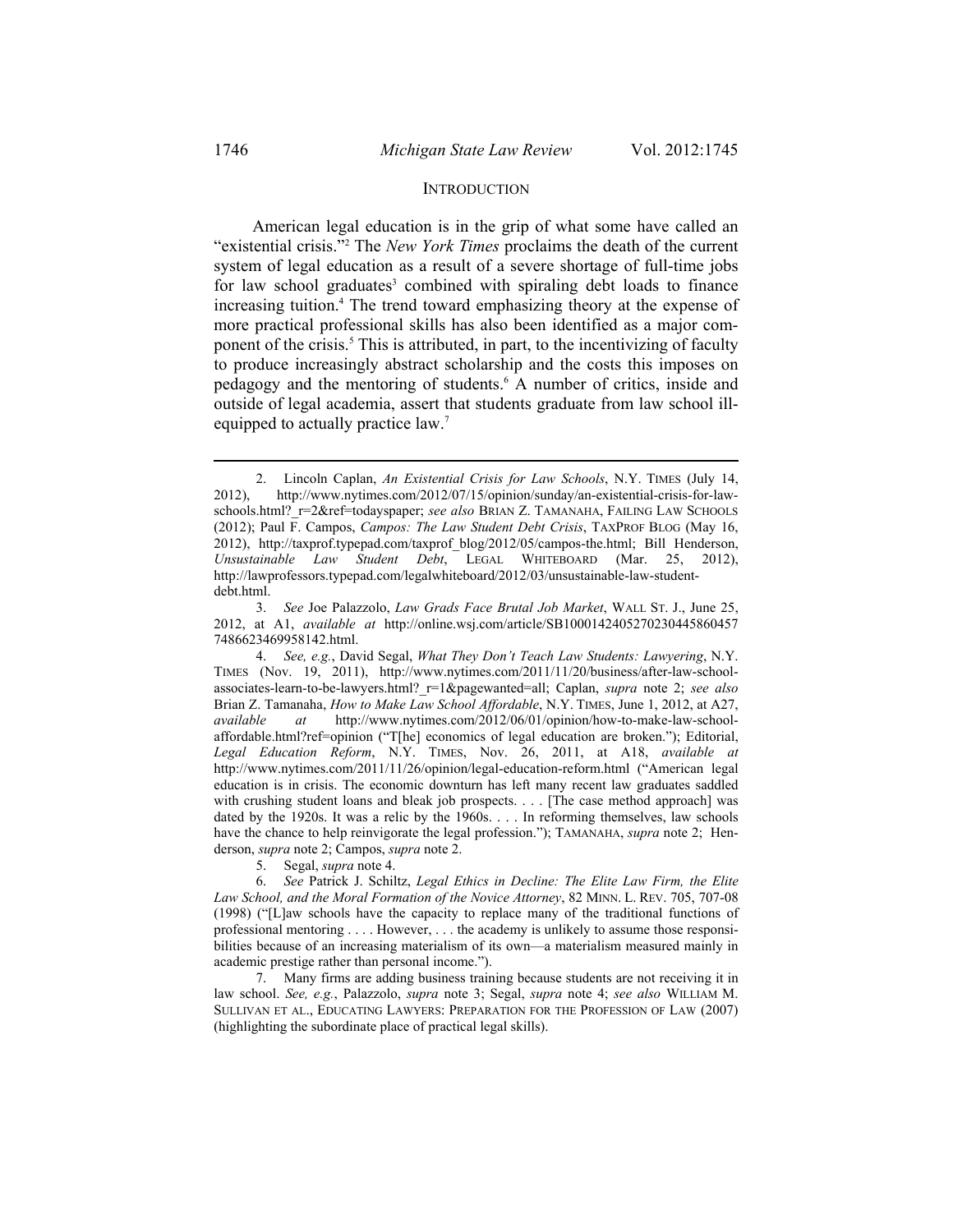At the same time, despite women graduating from law schools in significant numbers since the  $1980s$ ,<sup>8</sup> they continue to lag behind in the most prestigious positions in academia—tenured, full professorships:

Statistics collected by the Association of American Law Schools (AALS) . . . demonstrate that while women have made continuous progress on law school faculties, they still occupy a disproportionate percentage of the lower-paying, lowerstatus jobs. From academic year 1998−99 to academic year 2007−08, the percentage of women law school deans rose from 10.4% to 19.8%. Their proportion of full professors grew from 20% to 29.3% of the population. Unfortunately, however, women represent 61.3% of lecturers and 65.4% of instructors. In contrast, men represent the vast majority of high-paying and high-prestige positions, 80.2% of deans, 70.7% of full professors, but a minority of low-paying and low-prestige positions, 38.7% of lecturers and 34.6% of instructors.<sup>9</sup>

I argue that these two phenomena—the incentivizing of scholarship at the expense of pedagogy and the slow progress of women to tenured, full professorships—are linked. The former has imposed significant costs on legal education as a whole.10 It has distorted the allocation of institutional resources at American law schools and has skewed scarce resources, including faculty time, law student tuition, and private donor contributions. In addition to these general costs, the trend also imposes a disproportionate cost on women faculty who carry a much greater share of the caregiving and household responsibilities in their families.<sup>11</sup> These women are also bur-

 <sup>8.</sup> WOMEN'S BAR ASS'N OF D.C., CREATING PATHWAYS TO SUCCESS: ADVANCING AND RETAINING WOMEN IN TODAY'S LAW FIRMS 25 (2006) ("[W]omen have been graduating from law schools at levels of 40% or higher since 1985.").

 <sup>9.</sup> For the most comprehensive article explaining the impact of the subtle norms in legal academia on women faculty, see Ann C. McGinley, *Reproducing Gender on Law School Faculties*, 2009 BYU L. REV. 99, 102-03 (footnotes omitted) (citing, among other sources, ASS'N OF AM. LAW SCH., STATISTICAL REPORT ON LAW FACULTY: 2007–2008, at 18 (2008), *available at* http://www.aals.org/statistics/report-07-08.pdf; *Statistical Report on*  Law School Faculty and Candidates for Law Faculty Positions: 2005–2006, ASS'N AM. L. SCH., http://www.aals.org/statistics/0506/0506\_T2A\_tit4\_8yr.html (last visited Feb. 20, 2013)).

 <sup>10.</sup> Segal, *supra* note 4.

 <sup>11.</sup> *See, e.g.*, Danielle Kurtzleben, *Vive La Difference? Gender Divides Remain in Housework, Child Care*, U.S. NEWS & WORLD REP. (June 22, 2012), http://www.usnews.com/news/articles/2012/06/22/vive-la-difference-gender-divides-remainin-housework-child-care ("Last year, women did far more housework and child-rearing than their male counterparts, while men stayed at the office longer than women, according to the Labor Department's 2011 American Time Use Survey."); Joan C. Williams & Donna L. Norton, *Building Academic Excellence Through Gender Equity*, 4 AM. ACAD. 185, 200 (2008) ("Despite the gains of the women's movement, the fact of the matter is that women still shoulder the lion's share of caregiving responsibilities."); Robert Drago, Research Dir., Inst. for Women's Policy Research, Bias Against Caregiving and Faculty Advancement, Presentation at the ACE/Alfred P. Sloan Invitational Conference for Medical School Deans (Sept. 23, 2010), *available at* http://www.acenet.edu/leadership/programs/Documents/3- Drago.pdf (highlighting "leaks in the academic pipeline for women").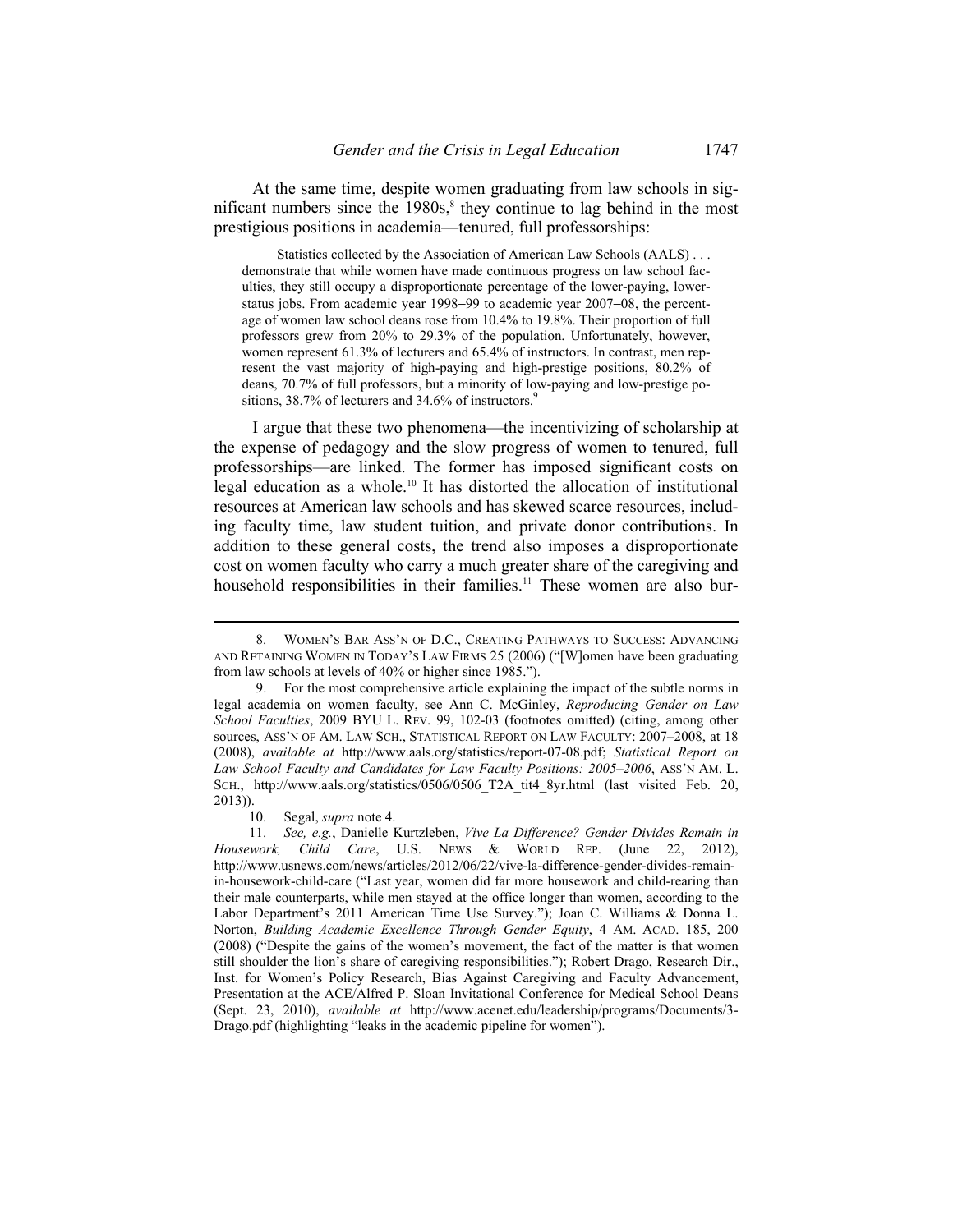dened by a disproportionate share of the student caregiving and institutional "housework" on committees inside law schools.<sup>12</sup>

In this paper, I argue that the external pressure on law schools created by the crisis actually presents an opportunity for women faculty. Part I describes the origins of the modern university and the unified model of teaching and scholarship. Part II evaluates the costs of this model to legal education as highlighted by the critics in the current crisis. Part III explores the heightened cost to women law faculty of this model adopted from the broader university. And Part IV offers suggestions for fundamentally restructuring the legal academy to provide a level playing field for women faculty and facilitate their movement in equal numbers into tenured, full professorships.

#### I. THE ORIGINS OF THE MODERN UNIVERSITY AND THE UNIFIED MODEL OF TEACHING AND SCHOLARSHIP

Law schools are parts of a larger academic whole—the university. The university is a place where teachers and students gather to create, share, and transmit knowledge. Universities were constructed around gendered norms where men taught other men, few of whom were primary caregivers for others. Not surprisingly, the slow progress of women in legal academia mirrors that of women in American universities generally. The American Association of University Women (AAUW) has concluded that "women have made remarkable strides in academia" in the last twenty years, but that "[d]espite these gains, women remain underrepresented at the highest echelons of higher education. . . . On average, compared to men, women earn less, hold lower-ranking positions, and are less likely to have tenure."13

Both American universities and American law schools embrace a unified model of teaching and research (hereinafter the "unified model"), where faculty perform the dual functions of teacher and scholar concurrently during a career, in addition to engaging in faculty governance.14 The unified model valorizes the integration of teaching and research functions on the part of the professoriate. While this unified model has benefits, it im-

 <sup>12.</sup> Nancy Levit, *Keeping Feminism in Its Place: Sex Segregation and the Domestication of Female Academics*, 49 U. KAN. L. REV. 775, 786-87 (2001); *see also* McGinley, *supra* note 9, at 150-52 (citing studies that demonstrate this disparity in academia more generally).

 <sup>13.</sup> AAUW EDUC. FOUND. & AAUW LEGAL ADVOCACY FUND, TENURE DENIED: CASES OF SEX DISCRIMINATION IN ACADEMIA 1 (2004), *available at* http://www.aauw.org/learn/research/upload/Tenuredenied.pdf.

 <sup>14. &</sup>quot;Faculty governance entitles faculty members to significant or even decisive input in virtually every decision made at the law school" or "letting the inmates run the asylum." Susan J. Becker, *Thanks, But I'm Just Looking: Or, Why I Don't Want to Be a Dean*, 49 J. LEGAL EDUC. 595, 598 (1999).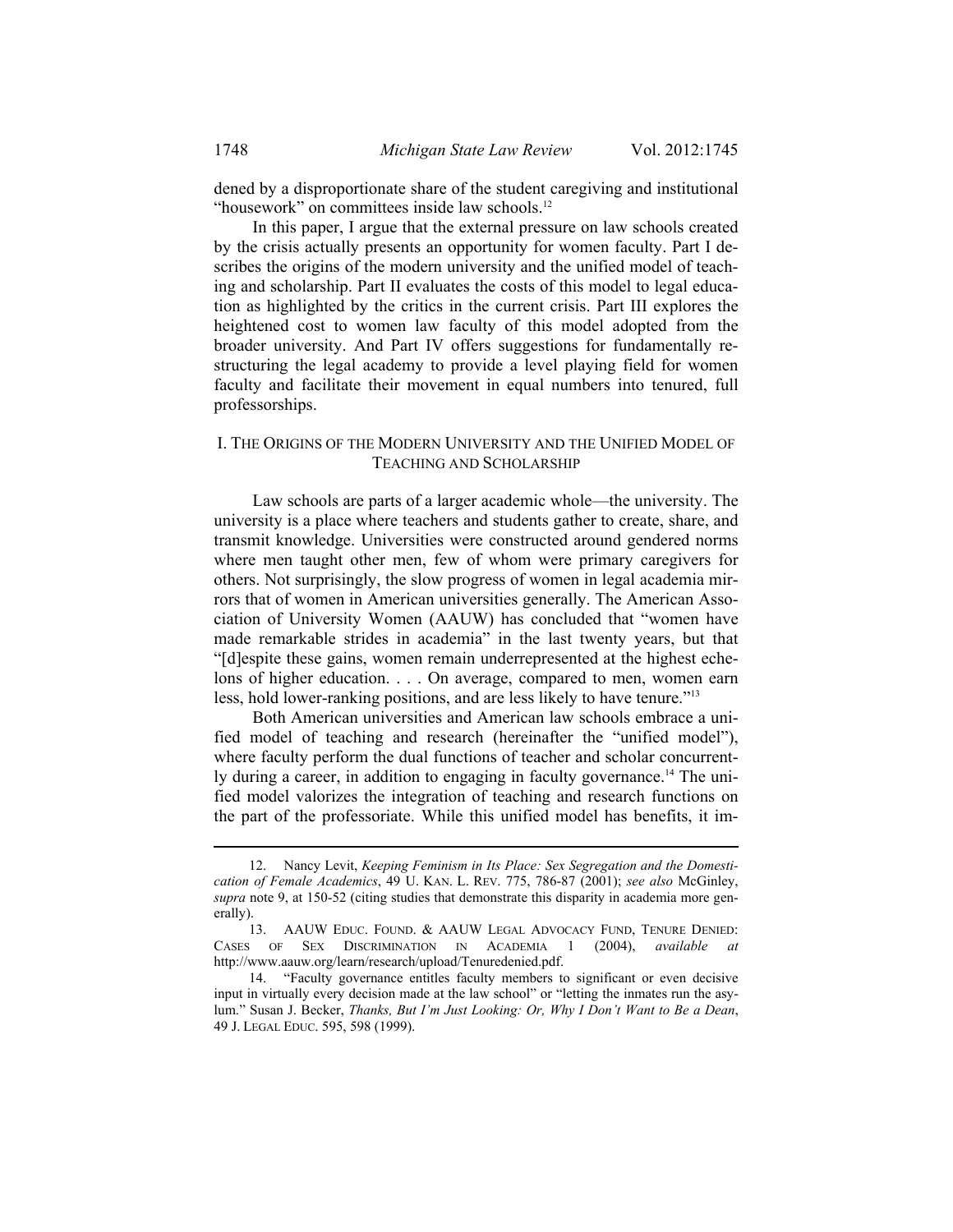poses costs as well.15 It also imposes particularly disparate costs on women. So too does the tenure system, which facially measures teaching, scholarship, and service but de facto really only values scholarship unless the candidate's teaching is "'so bad as to provoke student rioting.'"<sup>16</sup>

This embrace of the unified model mirrors other parts of the university. Note, however, that law schools are significantly different from many other schools within the university in that law professors are generally paid much higher annual salaries than their counterparts in political science, sociology, public health, and other departments.17 Law schools are more similar to medical schools in terms of faculty salaries. But unlike medical school faculty, law professors do not generate millions of dollars in research grants from government or the private sector. This situation has drawn the attention of a number of legal scholars and public commentators in the wake of the job crisis of the past four years and the spiraling debt loads of American law students. Scholars have observed that student tuition dollars crosssubsidize faculty scholarship. And one scholar quantified the cost of some law review articles at nearly \$100,000.<sup>18</sup> This observation triggered a flurry of responses, both pro and con legal scholarship and pro-doctrinal scholarship versus non-doctrinal, interdisciplinary scholarship.19 Thus, the recent crisis in legal education has seen the advent of a number of critics who have pointed out the significant costs of law schools adopting university norms while other scholars have mounted a vigorous defense of the status quo.<sup>20</sup>

 17*. See, e.g.*, *Average Faculty Salaries by Field and Rank at 4-Year Colleges and Universities, 2011–12*, CHRON. HIGHER EDUC., http://chronicle.com/article/Sortable-Table-Average/131081 (last visited Feb. 20, 2013) (noting that "[p]rofessors in law [averaging the highest salary at \$135,187], engineering, and business earned the most, while instructors of English, history, and ethnic and gender studies made the least").

 18. *See, e.g.*, *Would You Pay \$100,000 for a Law Review Article?*, INSIDE L. SCH. SCAM (Aug. 12, 2011), http://insidethelawschoolscam.blogspot.com/2011/08/would-youpay-100000-for-law-review.html (citing estimate by Richard Neumann of the Hofstra University School of Law).

 19. *See, e.g.*, Walter Olson, *Cost of a Law Review Article: \$100,000; Student Debt to Pay for It: Priceless*, OVERLAWYERED (May 8, 2011), http://overlawyered.com/2011/05/cost-of-a-law-review-article-100000-student-debt-to-payfor-it-priceless; Karen Sloan, *Legal Scholarship Carries a High Price Tag*, NAT'L L.J. (Apr. 20, 2011), http://www.law.com/jsp/nlj/PubArticleNLJ.jsp?id=1202490888822&slreturn=1.

 20. *See, e.g.*, Erwin Chemerinsky, *You Get What You Pay for in Legal Education*, NAT'L L.J. (July 23, 2012), http://www.law.com/jsp/nlj/PubArticleNLJ.jsp?id=1202 564055135&You\_get\_what\_you\_pay\_for\_in\_legal\_education&slreturn=20120623185606; Karen Sloan, *Book Gives Law Schools Failing Grade*, NAT'L L.J. (June 18, 2012), http://www.law.com/jsp/nlj/PubArticlePrinterFriendlyNLJ.jsp?id=1202559659082&slreturn =20120626190945 (quoting John O'Brien, Dean of the New England School of Law and

<sup>15.</sup> *See generally* Marin Roger Scordato, *The Dualist Model of Legal Teaching and Scholarship*, 40 AM. U. L. REV. 367 (1990).

 <sup>16.</sup> Paula A. Monopoli, *Teaching Lawyers to Be More than Zealous Advocates*, 2001 WIS. L. REV. 1159, 1168 (reviewing DEBORAH RHODE, IN THE INTERESTS OF JUSTICE: REFORMING THE LEGAL PROFESSION (2000)) (quoting Schiltz, *supra* note 6, at 750).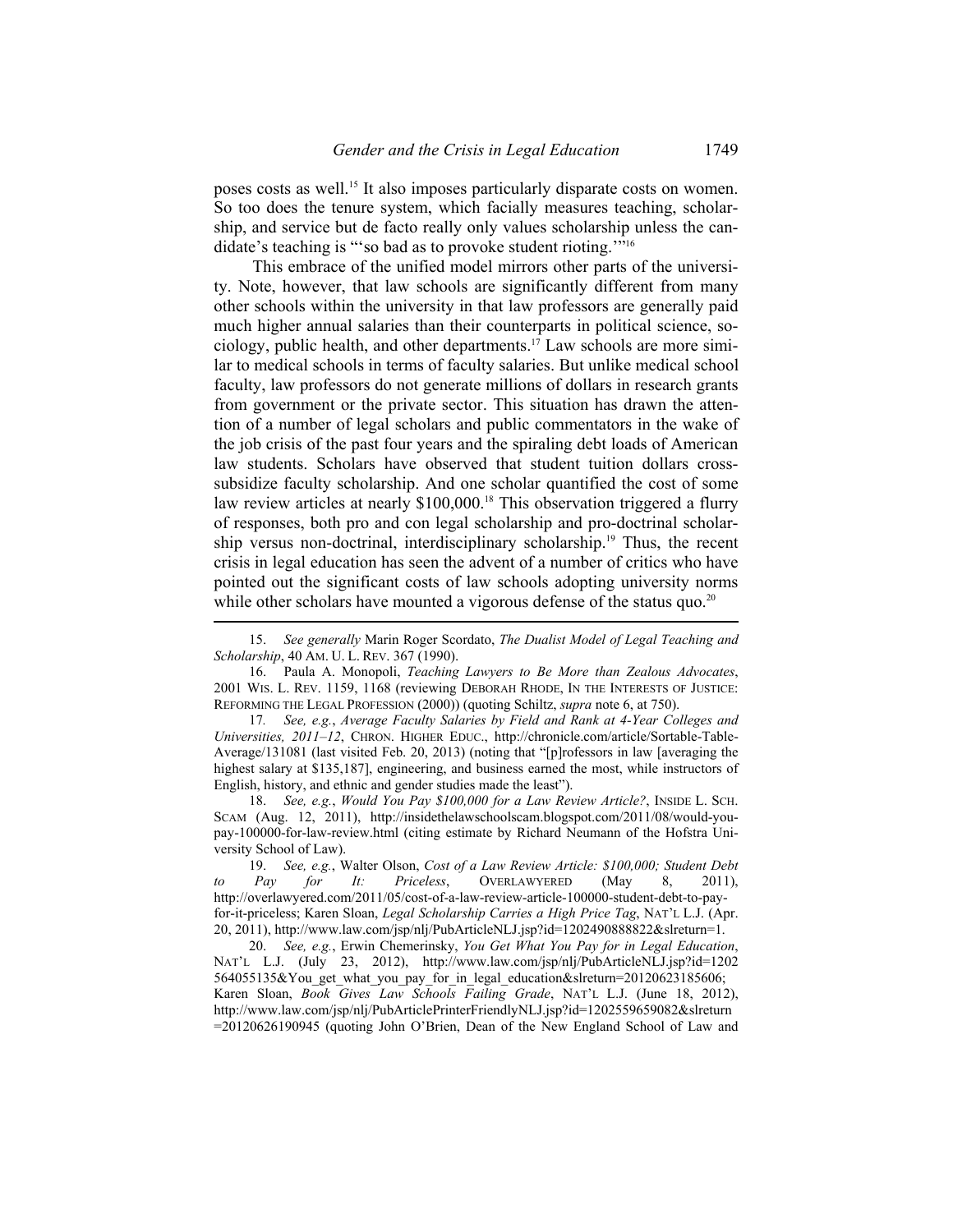In order to understand the resistance to women ascending to positions of authority in modern academia, one must look briefly to the origins of the modern university and the embrace of the German model of the university associated with Wilhelm von Humboldt. One must also look to how modern American law schools came to have a home within universities and how they came to adopt the same tenure criteria as other departments, including the hard sciences and the social sciences.<sup>21</sup> As noted above, the criteria for tenure at most American universities and law schools include a tri-partite model of teaching, scholarship, and service. Despite the rhetoric that each is equally important, most institutions rely almost exclusively on a tenure candidate's scholarship. The following Section traces the origins of the unified model in the context of the evolution of the modern university. It also reviews the history of how American law schools became part of the modern university. Situating the current status quo in this historical context is helpful since, often, "certain contemporary conditions can be more easily understood in the light of the intellectual history of earlier times."<sup>22</sup>

#### A. The Origins of the Modern University

Universities first arose in Europe during the later Middle Ages (c. 1150– 1500). The *universitas* was a corporation or guild of masters (professors) and scholars (students). Western civilization was developing rapidly at the time. The birth of this new and uniquely Western institution resulted from a combination of powerful societal trends. Briefly, these trends were the revival of mercantilism, growth of cities and the urban middle class, and bureaucratization, along with the 12th-century intellectual renaissance. As European society became more complex, the universal Roman church, secular governments, and municipalities required educated priests, administrators, lawyers, physicians, and clerks for business. Fulfilling this social demand were the universities, which were clearly oriented toward teaching and the learned professions.<sup>23</sup>

The golden age of learning in philosophy, rhetoric, and law developed by the Greeks and the Romans was followed by the Dark Ages in which "[t]he barbarian invasions destroyed the schools of the Roman Empire[,] . . . the darkest [period] in the intellectual history of Europe."24 The resulting intellectual drought "gave rise to the monastic and Cathedral schools which

Chairman of the ABA's Council of the Section of Legal Education and Admissions to the Bar, that "'the claim that a law degree is a bad investment doesn't hold water'").

<sup>21.</sup> *See* William D. Henderson, Commentary, *The Inferiority Complex of Law Schools*, NAT'L JURIST, Mar. 2012, at 4, 4-5.

 <sup>22.</sup> Charles Homer Haskins, *The Spread of Ideas in the Middle Ages*, 1 SPECULUM 19, 30 (1926).

 <sup>23.</sup> John C. Scott, *The Mission of the University: Medieval to Postmodern Transformations*, 77 J. HIGHER EDUC. 1, 6 (2006).

 <sup>24.</sup> Marthellen R. van Scoyoc, *Origin and Development of the University*, 39 PEABODY J. EDUC. 322, 323 (1962).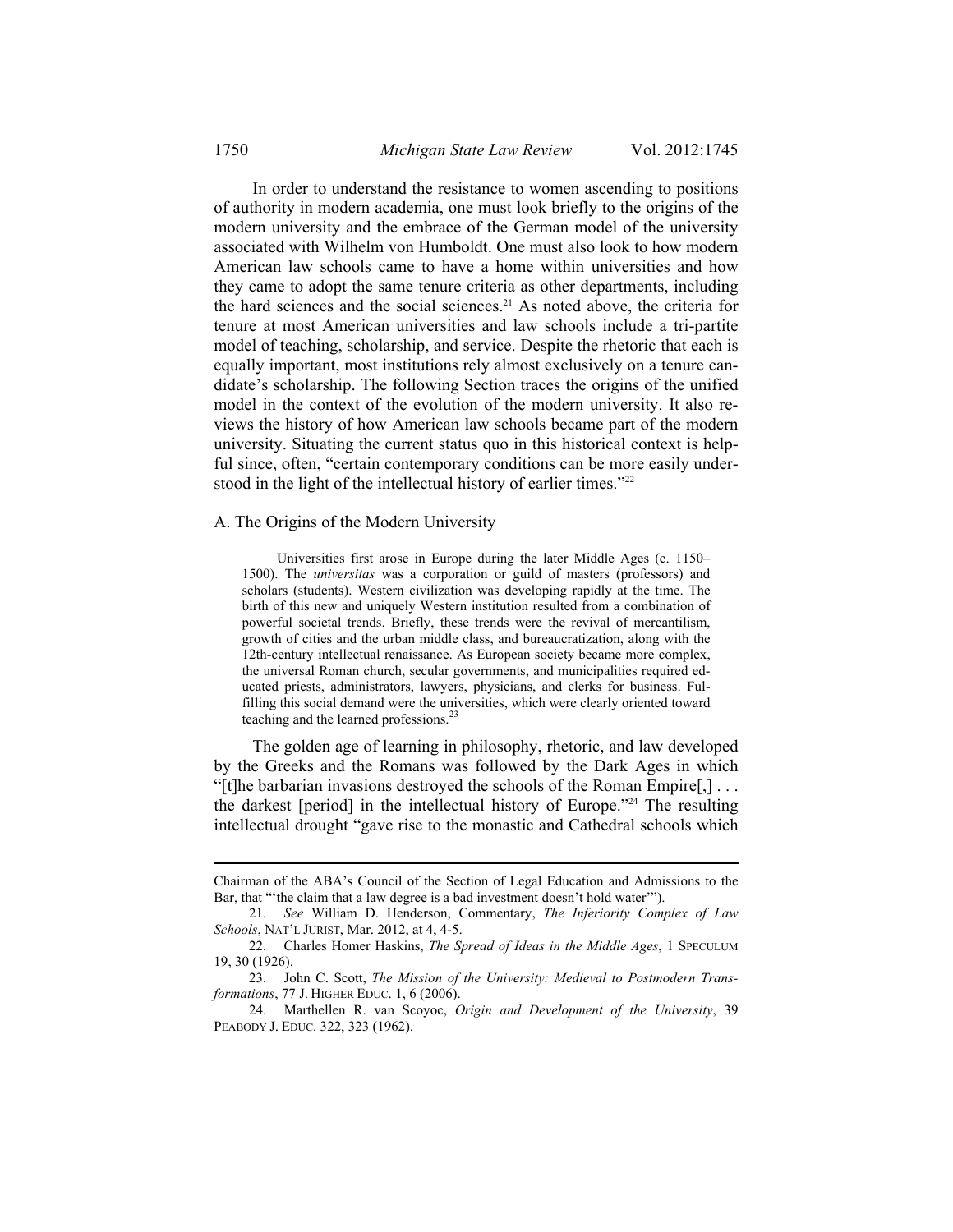served the needs of the church."<sup>25</sup> During the Dark Ages, "'Benedictine monasticism created almost the only homes of learning and education, and constituted by far the most powerful civilizing agency in Europe until it was superceded as an educational instrument by the growth of the universities.'"26 Thus, the original image of a "scholar" was derived from a singularly male figure keeping knowledge alive as a scribe in an isolated monastery during the Dark Ages.

During this period, monasteries had limited communication with town centers, and the Catholic Church facilitated much of that communication.<sup>27</sup> Thus, this communication had very little effect on the broader society.<sup>28</sup> This began to change as a result of the rise of the cathedral schools, which were created by the church to educate the clergy.<sup>29</sup> Monasticsm and the cathedral schools preceded the evolution of the university as an institution.<sup>30</sup> This evolution began in earnest in the twelfth century with a great influx of knowledge from the Arab and Byzantine worlds (including much of the ancient Greek philosophy as we know it). $31$  The first medieval universities were founded in the wake of this influx of heretofore unknown knowledge.<sup>32</sup>

One of the most prominent medieval universities was the University of Paris.<sup>33</sup> An institution that had begun as a cathedral school became a university that served as a model for other universities.<sup>34</sup> The University of Paris evolved from an institution managed by individual professors to one managed by a "small oligarchy of officials."<sup>35</sup> In addition to this institutional shift, universities began to grant licenses (with approval from the state or church) to their graduates to credential them to teach elsewhere.<sup>36</sup> As a result, these early universities trained the professoriate that went on to staff other educational institutions across Europe.37

Oxford was one of the other major medieval universities.<sup>38</sup> Unlike the University of Paris, Oxford's early existence was more closely connected to political concerns than to religious ones.<sup>39</sup> Thus, unlike other universities

l

30. *See* van Scoyoc, *supra* note 24, at 323.

- 37. *See id.*
- 38. *See id.* at 328-31.
- 39. *See id.* at 331.

 <sup>25.</sup> *Id.*

<sup>26.</sup> *Id.* (quoting 1 HASTINGS RASHDALL, THE UNIVERSITIES OF EUROPE IN THE MIDDLE AGES 27 (1895)).

 <sup>27.</sup> *See* Haskins, *supra* note 22, at 20-23.

 <sup>28.</sup> *See id.*

See id.

 <sup>31.</sup> *Id.* at 324.

 <sup>32.</sup> *See id.* at 324-25.

 <sup>33.</sup> *See id.* at 325-26, 328.

 <sup>34.</sup> *Id.* at 326, 328.

 <sup>35.</sup> *Id.* at 326.

 <sup>36.</sup> *See id.* at 327-28.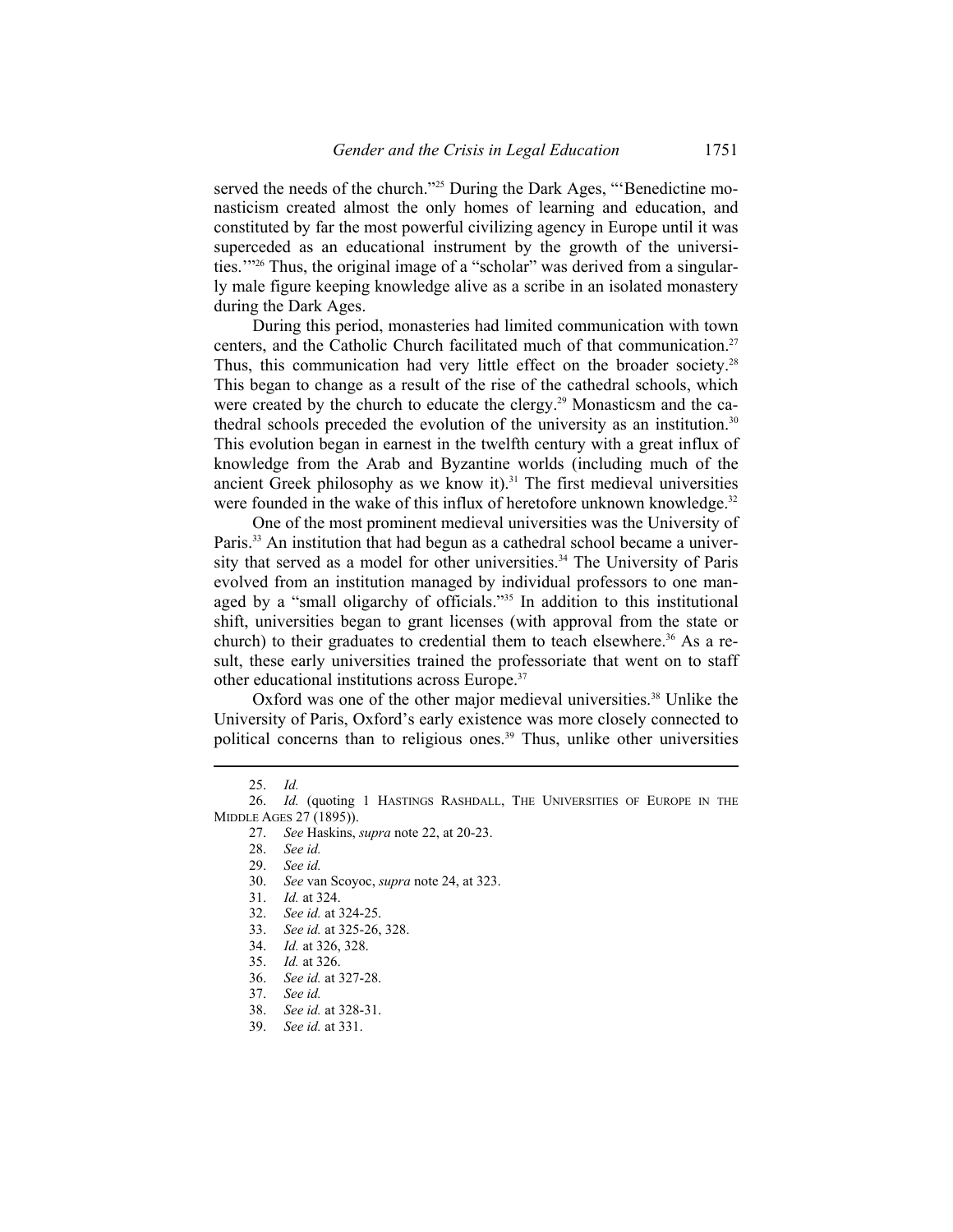that evolved from the cathedral schools, university officials at Oxford were linked more directly to the school itself, and it operated in a manner more akin to that of a modern-day school administration.<sup>40</sup>

During the Renaissance, a number of societal changes triggered a significant increase in the number of educated people. These changes included, among other things, the advent of the printing press, which facilitated the distribution of books.<sup>41</sup> The Renaissance also saw the rise of Humanism, which focused less on the Bible as had the curriculum of the medieval period and more on philosophy, poetry, and history among other subjects.42

As time went on, the mission of the university evolved:

First to develop was the European medieval university, characterized by its *teaching* mission and Scholasticism; the later Middle Ages society evolved rapidly, and higher education was required for administration in the church, secular states, and municipalities, as well as for the traditional "professions." Thereafter, the early modern university of Europe and Latin America accepted *nationalization* (service to the government of the nation-state) and humanism; the early modern period saw the rise of independent nation-states. Next, the formative U.S. college of the 19th century advanced the *democratization* (service to the individual of the nation-state) of higher learning; America is the world's first democratic nation-state and it extends Jeffersonian and Jacksonian liberalism to education. Simultaneously, the 19th-century German (Humboldtian) university promoted the *research* mission and academic freedom; the state of Prussia consolidated its intellectual power by founding the University of Berlin in 1809−1810, following the Enlightenment and total defeat by Napoleon.<sup>4</sup>

The model upon which many countries, including the United States, eventually based their universities was the German (Humboldtian) university.44 Wilhelm von Humboldt was the Prussian education minister in the early nineteenth century.45 His innovations in the university model at the University of Berlin during his brief period as minister have come to dominate our thinking about what a modern university should be:

While setting up the new university, Humboldt established one basic doctrine: "to appoint the best intellects available, and to give them the freedom to carry on their research wherever it leads." Three principles that flowed out of Humboldt's doctrine became paramount at Berlin and later at most of the German-speaking universities. Ultimately, these principles also became famous around the globe. First, the principle of the unity of the research and teaching missions confirmed the importance of original scholarship. Second, the principle of academic freedom developed. Consisting of *Lernfreiheit* (the concept of "freedom to learn"), which allowed students to pursue any course of study, and *Lehrfreiheit* (the concept of

 <sup>40.</sup> *See id.* at 328.

 <sup>41.</sup> *See* Paul F. Grendler, *Schooling in Western Europe*, 43 RENAISSANCE Q. 775, 780 (1990).

<sup>42.</sup> *See id.* at 781.

 <sup>43.</sup> Scott, *supra* note 23, at 5-6.

 <sup>44.</sup> *See id.* at 22-23.

 <sup>45.</sup> *Id.* at 20.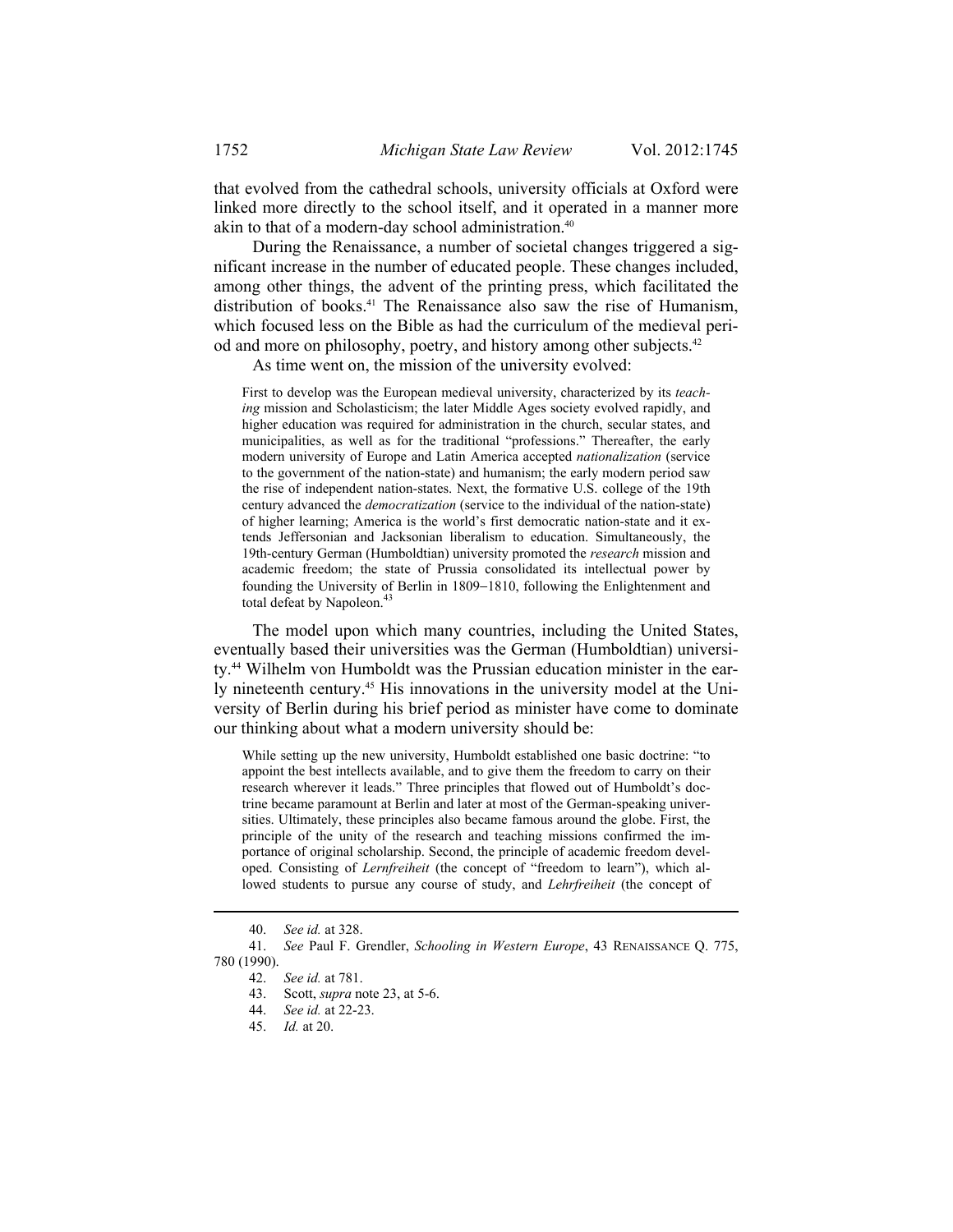"freedom to teach"), which allowed professors free inquiry regarding their lines of research and teaching, this principle was protected by the state. Third, the principle of the centrality of the arts and sciences, comprising "astronomy, biology, botany, chemistry, classics, geology, history, mathematics, philology, philosophy, physics, and political science," raised the academic status of the traditional (humanistic) liberal arts faculty to the same level as the theology, law, and medicine faculties thereby elevating pure research.<sup>46</sup>

In the United States, the Humboldtian model came to have some uniquely American features: "Throughout the 20th century, the modern American university elevated the mission of *public service* (service to the public of the nation-state); during 'America's century,' the U.S. was the world's leading democratic, economic, and military power."<sup>47</sup>

A number of scholars have noted that a primary legacy of the Humboldtian model is this idea of the unity of teaching and research so that the university professor engages in both concurrently.<sup>48</sup> "In summary, the German university left many substantial legacies [including] regular integration of the teaching and research missions . . . ."49 And, while they note the benefits of the unified model, many scholars have also noted the ongoing tension between the two activities:

The current "knowledge society" presents complex research mission issues. Perennial problems are balancing the overall teaching and research missions, as well as basic versus applied research, which is linked to the public service mission. . . . Ultimately, research is a proven, dynamic mate to the teaching mission of the university, simultaneously meshing with the nationalization or public service missions. The research mission is valuable for the improvement of societies around the globe—creating a skilled workforce, enabling economic growth, improving health care, and encouraging knowledge production.<sup>5</sup>

So how did training in the law, which has been viewed historically as a trade and now as more of a profession, come to be associated with the American university as an institutional matter?

B. How American Law Schools Came to Be Housed in the University

One of the most interesting scholars of the modern American law school is Bill Henderson, a professor of law at Indiana University Bloomington. In a recent article, Henderson notes that in the eighteenth and nineteenth centuries, law was viewed as a trade in which one apprenticed with a practicing lawyer as the preferred method of training.51 It was not until the

 <sup>46.</sup> *Id.* (citations omitted).

 <sup>47.</sup> *Id.* at 6.

 <sup>48.</sup> *See id.* at 23.

 <sup>49.</sup> *Id.*

<sup>50.</sup> *Id.*

 <sup>51.</sup> Henderson, *supra* note 21, at 4.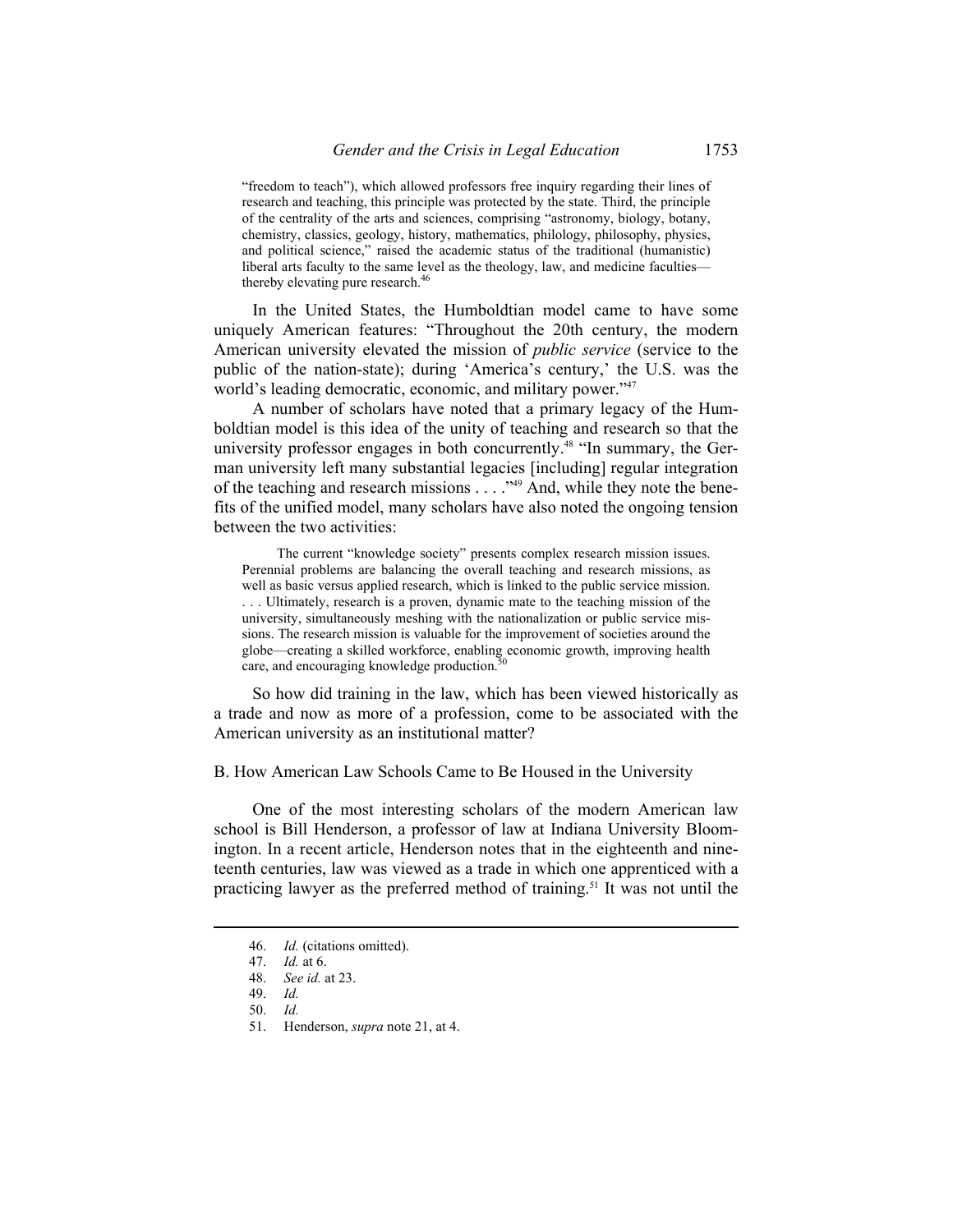late nineteenth and early twentieth centuries that law schools began to appear as units of larger universities.52 This trend was met with great skepticism by scholars of the time.<sup>53</sup> Henderson notes that in 1918, economist Thorstein Veblen commented on this alarming development by noting that "the law school belongs in the modern university no more than a school of fencing or dancing.'"54 Indeed, he and other academics:

[B]elieved that universities should be citadels for science-based learning and the production of knowledge. Law, in contrast, was a trade. Indeed, in the early 1900s, a substantial portion of the practicing bar had obtained their skill and knowledge through office apprenticeships. When law schools did begin to appear, they were just as likely to be proprietary law schools operating out of a local YMCA than to be part of an established university.<sup>5</sup>

Why, then did universities embrace law schools and absorb them as sub-units? Henderson offers three practical reasons: (1) law was the primary occupation of many elected officials who saw this embrace as a way to elevate their own status and credentials; (2) a small number of law schools at elite universities like Harvard had adopted the "case method," developed by Christopher Columbus Langdell, which appeared similar to a scientific method of inquiry, with "objective legal rules" that could be parsed from judicial cases to form a body of knowledge that could be divined; and (3) law schools, with large lectures and without expensive laboratories, were profit centers for universities.<sup>56</sup>

As an increasing number of American law schools became units of larger universities, the faculties of those law schools began to compare themselves to their colleagues in other departments. Thus, Henderson asserts they developed an "inferiority complex" in that their work was less scholarly than that of their counterparts.<sup>57</sup> In order to assure themselves and the rest of the university that they were true scholars, they increasingly adopted the university's unified model of teaching and scholarship built upon the Humboldtian approach. In addition, they adopted a tenure system.58 That tri-partite tenure system in the larger university, while facially requiring excellence in teaching, scholarship, and faculty governance or service, actually focused dominantly on scholarship.<sup>59</sup> And law schools followed this tenure model in all respects in large part to justify their position

l

59. *See id.*

 <sup>52.</sup> *See id.*

 <sup>53.</sup> *See id.*

 <sup>54.</sup> *Id.*

 <sup>55.</sup> *Id.*

 <sup>56.</sup> *Id.*

 <sup>57.</sup> *See id.* at 4-5.

 <sup>58.</sup> *See id.* at 4.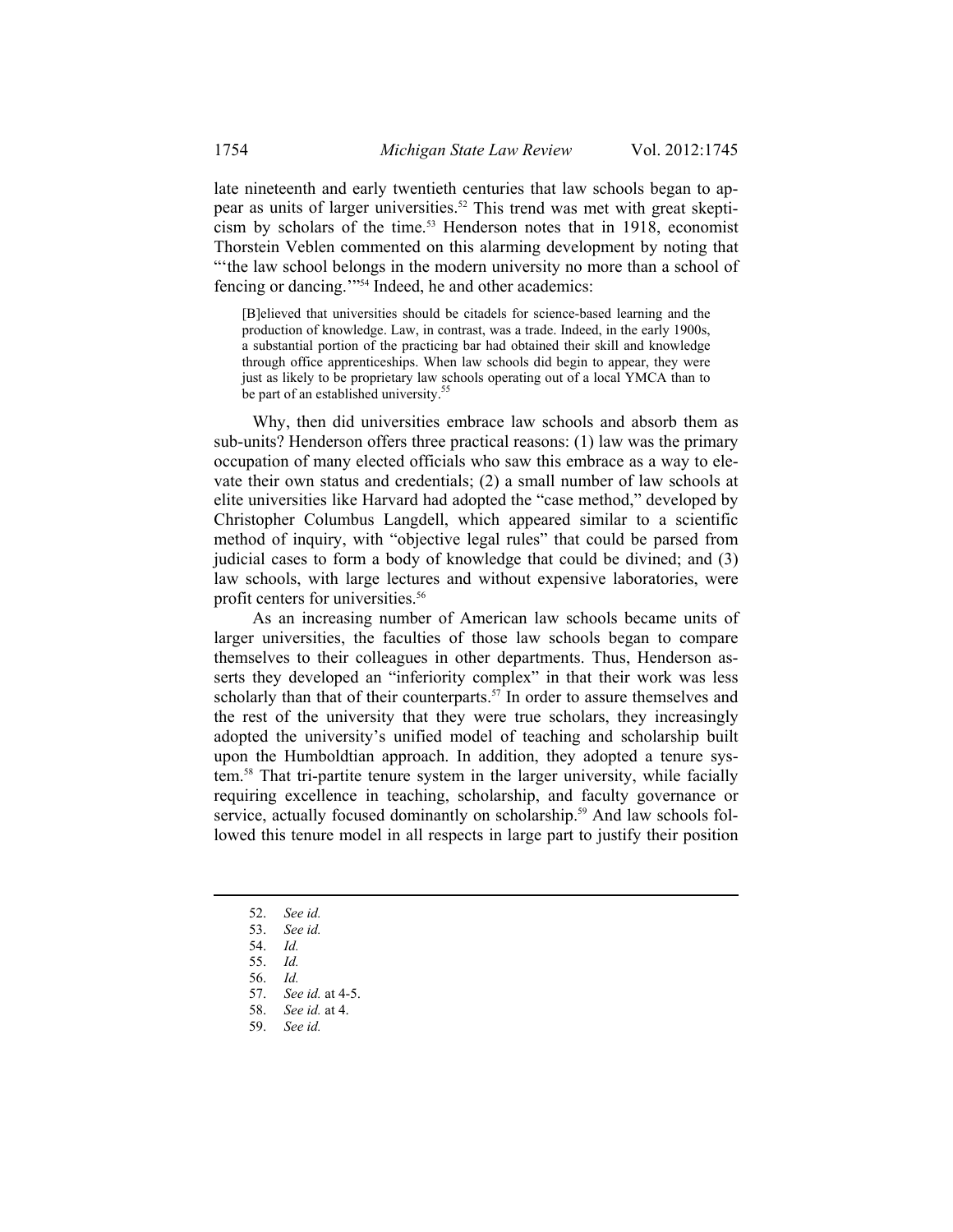as a legitimate member of the academic community in which they found themselves.<sup>60</sup>

The current trend in law faculty hiring reifies this movement. Most young law faculty now have fewer than one year of actual practice experience. They come from a handful of elite law schools where theory is emphasized over practice.61 But their credential is a J.D., not a Ph.D. The J.D. is not a research degree. There is no requirement that they study statistical methods of empirical inquiry. Nor do they have to conduct research and document that original research in a culminating thesis tested by oral examinations. The J.D. is a professional degree that emphasizes doctrinal knowledge, problem solving, and advocacy methods.

As students, many of today's law faculty could have obtained a Ph.D. rather than a J.D., given their stellar undergraduate credentials. However, in the last forty years many of these talented students were warned by their mentors that there were few jobs in academia for Ph.D. recipients. They would have to be geographically very flexible and willing to accept low pay. These students opted to pursue a J.D. instead and then an academic career in law which required far fewer years of study and more lucrative salaries—in many cases doubling the starting salary of a Ph.D. in political science, sociology, or economics. They were rational actors who were maximizing their own welfare. One could hardly blame them, but they came to law school faculties ill-equipped to do rigorous empirical social science research of any quality.

So some would argue that law schools have been captured in a sense by a generation of faculty who did not have the discipline to obtain a true research degree but who would like the status of those of their undergraduate colleagues who did. And this inferiority complex that continues to plague the legal academy has significant costs to students and women faculty alike.

This Article is not an attempt to evaluate the validity of this movement in law schools. It suffices to say that the "parallels between science and law inevitably breakdown"62 when subject to close scrutiny, and indeed, the emperor appears to have no clothes. However, this is the status quo, so the next section evaluates the cost of the unified model and the tenure system's disproportionate weighting of scholarship to both students and women faculty.

 <sup>60</sup>*. See id.* 

 <sup>61.</sup> William D. Henderson & Rachel M. Zahorsky, *The Pedigree Problem: Are Law School Ties Choking the Profession?*, A.B.A. J., July 2012, at 36, 38.

 <sup>62.</sup> Henderson, *supra* note 21, at 4.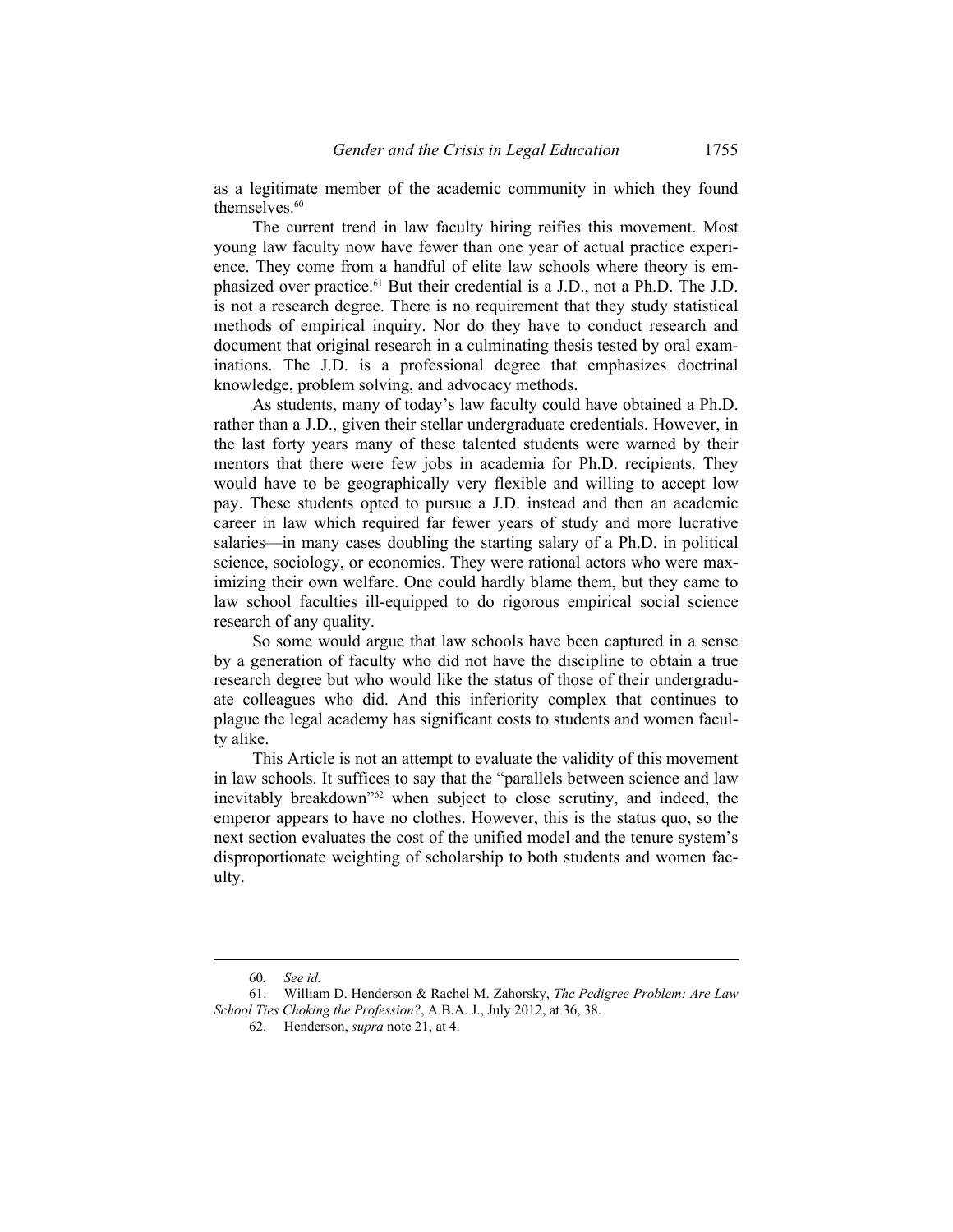#### II. THE COST TO LEGAL EDUCATION OF ADOPTING UNIVERSITY NORMS

Even prior to the current crisis, a number of scholars have engaged in a critique of the unified model, as it has been adopted by the modern American law school.<sup>63</sup> The current crisis has brought such critiques again to the fore. The fundamental premise is that the current model shortchanges pedagogy and mentoring of students in favor of the pursuit of increasingly abstract scholarship.<sup>64</sup>

The model encourages fewer and fewer years of practice for beginning law professors.<sup>65</sup> It disadvantages women, given the de facto criteria of requiring an article or two be published before hiring plus a federal court clerkship.66 Scholars like former law professor and now federal judge, Patrick Schiltz, have characterized the increasing volume of scholarship required by law professors as academic "greed"—asserting it is the equivalent of the avarice represented by the increase in billable hours in law firms.<sup>67</sup>

The commentary on the current crisis in legal education has linked the cost of legal scholarship and the enormous student debt incurred with few job prospects. It has challenged the notion that law faculty in a professional school (unlike a graduate school model) should be spending any time writing things other than treatises or doctrinal work. Articles which are essentially political science, economics, and philosophy might arguably be produced much less expensively in those departments of the university where

 <sup>63.</sup> *See, e.g.*, Harry T. Edwards, *The Growing Disjunction Between Legal Education and the Legal Profession*, 91 MICH. L. REV. 34, 34 (1992) ("I fear that our law schools and law firms are moving in opposite directions. The schools should be training ethical practitioners and producing scholarship that judges, legislators, and practitioners can use. . . . But many law schools . . . have abandoned their proper place, by emphasizing abstract theory at the expense of practical scholarship and pedagogy."); Scordato, *supra* note 15.

 <sup>64.</sup> Edwards, *supra* note 63.

 <sup>65.</sup> Yale Law School will be offering a Ph.D. in Law as of Fall 2013. Sam Favate, *Yale Law School to Offer Ph.D. in Law*, WALL ST. J. L. BLOG (July 11, 2012, 11:23 AM), http://blogs.wsj.com/law/2012/07/11/yale-law-school-to-offer-ph-d-in-law. For critiques from law professors who graduated from Yale Law School, see David Lat, *Calling Dr. Law: Yale Will Offer a Ph.D. in Law for Would-Be Legal Academics*, ABOVE L. (July 12, 2012, 4:22 PM), http://abovethelaw.com/2012/07/calling-dr-law-yale-will-offer-a-ph-d-in-law-forwould-be-legal-academics/2. *See also* Brian Leiter, *The Worst Idea in the History of Legal Education: A "PhD in Law"?*, BRIAN LEITER'S L. SCH. REP. (July 11, 2012, 2:57 PM), http://leiterlawschool.typepad.com/leiter/2012/07/the-worst-idea-in-the-history-of-legaleducation-a-phd-in-law.html.

<sup>66.</sup> *See* Segal, *supra* note 4 (describing how publication of "esoteric" scholarship by aspiring law professor hires is "defended by law school professors as a way to attract the best and brightest to teaching"); *see also* Paula A. Monopoli, *In a Different Voice: Lessons from*  Ledbetter, 34 J.C. & U.L. 555, 578 n.144 (2008) (citing a study that notes a 50% drop in women Supreme Court clerks in 2006).

 <sup>67.</sup> Schiltz, *supra* note 6, at 706 ("For lawyers, it is greed for money; for law professors, it is greed for academic prestige.").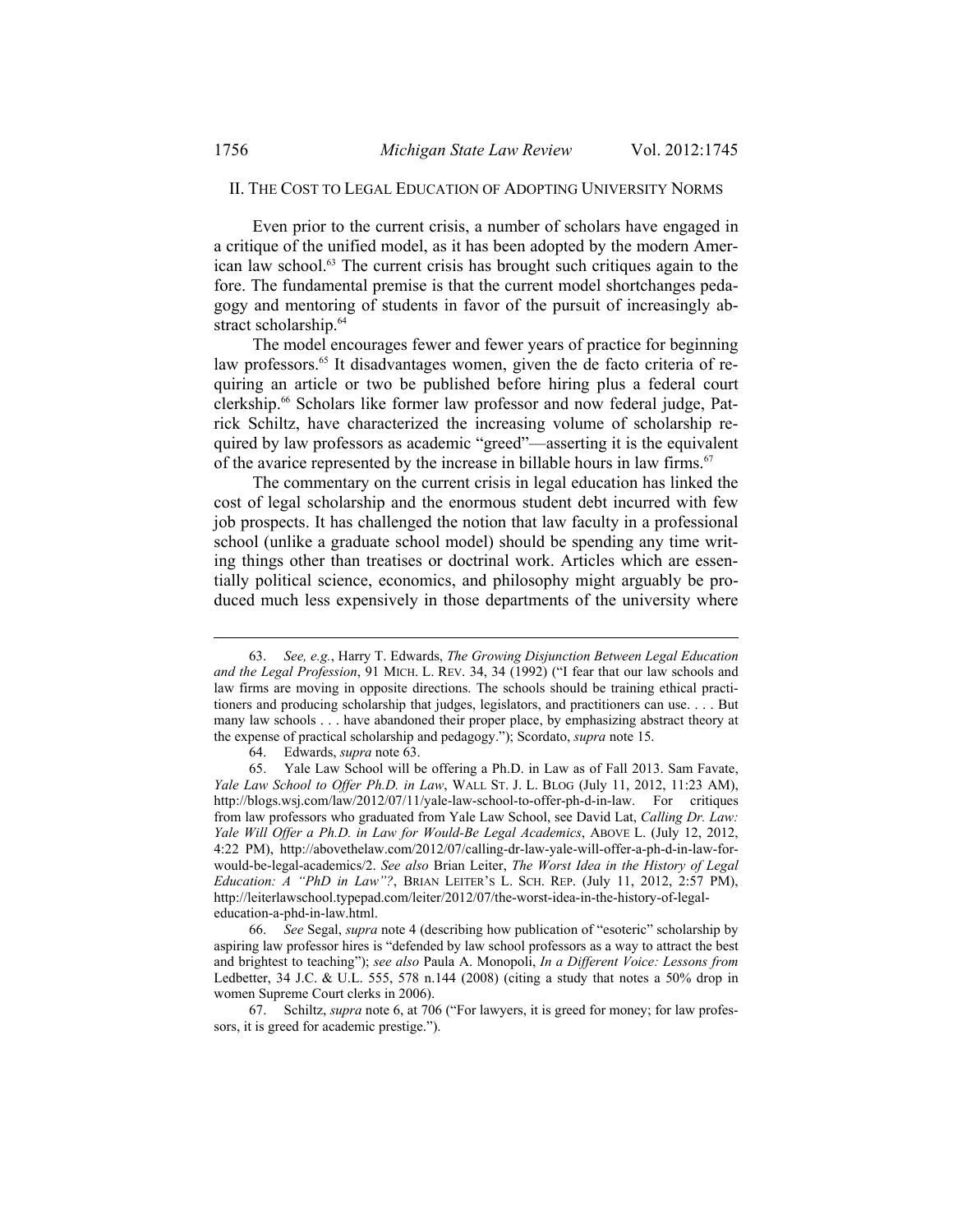the faculty are paid far less. Some undergraduate schools either have separate legal studies departments, e.g., Amherst College, or offer degrees in legal studies within political science departments, e.g., the University of Massachusetts.<sup>68</sup> In these departments, there are faculty members who have J.D.'s, Ph.D.'s, or both whose scholarship is interdisciplinary.<sup>69</sup> However, most of these faculty members do not command an assumed market rate of salary as if they could go to the best law firms in the country and become highly paid associates or partners.

The current crisis has put stress on the unified model of legal teaching and scholarship which presumes that it is more beneficial than costly for faculty to perform the two functions, in addition to faculty governance, as part of their job description.70 But some scholars have engaged in persuasive critiques of this model over the past two decades.<sup>71</sup> When situated in the crisis in legal education that has recently come to pass, these scholars appear prescient. And some historians have noted the increasing tension between the two functions in the university as a whole and the distortions it creates in the teaching function:

By 1900, the German university model and research mission had influenced, to varying degrees, higher education throughout the world. . . . In America, the emerging world power, institutions such as Johns Hopkins adopted both the research ideal and graduate education . . . . The research mission dominated U.S. universities by 1910. With the triumph of the research ideal in America there began a decline of the teaching mission during the 20th century (much publicized in recent decades).<sup>72</sup>

#### III. THE DISPROPORTIONATE COST TO WOMEN FACULTY OF THE UNIFIED MODEL

#### A. The Marginal Role of Women as Scholars in the University

The university as an institution has consistently excluded women as students and professors. In the evolution of the medieval to the modern university, women always had a marginal role. This was in part a result of the different curriculum that girls were allowed in primary education, a curricu-

l

72. Scott, *supra* note 23, at 22-23 (citation omitted).

 <sup>68.</sup> *See Law, Jurisprudence, and Social Thought*, AMHERST C., https://www.amherst.edu/academiclife/departments/ljst (last visited Feb. 20, 2013); *Undergrad-Legal Studies*, UMASSAMHERST, http://polsci.umass.edu/legal (last visited Feb. 20, 2013).

 <sup>69.</sup> *See Law, Jurisprudence, and Social Thought Faculty*, AMHERST C., https://www.amherst.edu/academiclife/departments/ljst/faculty (last visited Feb. 20, 2013); *Undergrad-Legal Studies*, *supra* note 68.

 <sup>70.</sup> *See generally* Scordato, *supra* note 15.

<sup>71.</sup> *See id.*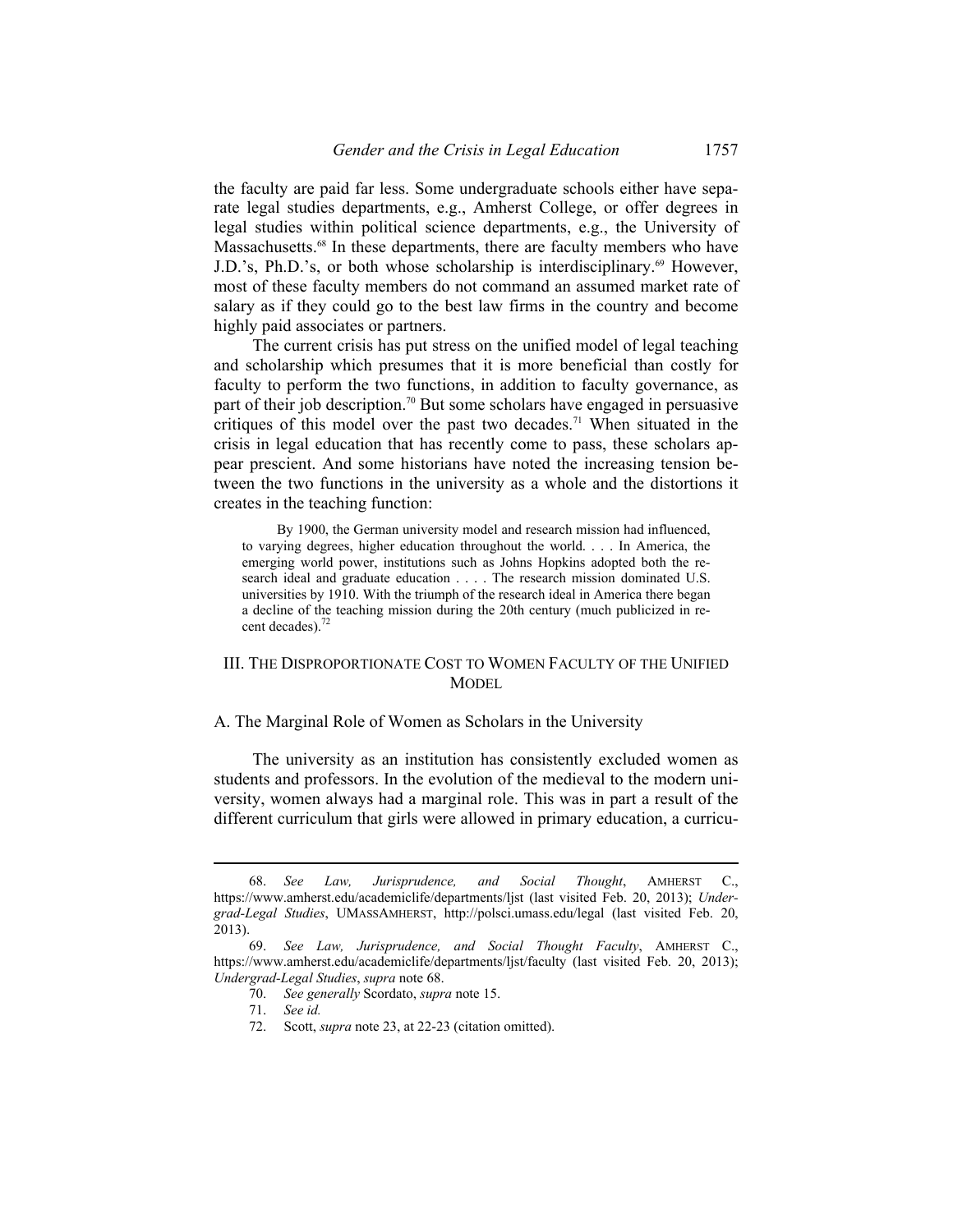lum that did not prepare them to attend university.73 It was also a result of views on the proper sphere for women—the private rather than the public sphere.<sup>74</sup> That view was significant in terms of encouraging the sex segregation of caregiving, and that segregation in turn creates a practical barrier to women's full participation in the university even today.

During the Renaissance, female education was limited in two significant ways: (1) it focused exclusively on the study of grammar, neglecting any formal reasoning; and (2) women were taught in local languages, denying them the ability to learn Latin—the formal language of most universities.75 As a result, even if their families had allowed it, they were not prepared to attend universities.

For example, education was based around the teaching of the Trivium (language based subjects) and Quadrivium (number based subjects).<sup>76</sup> The traditional Trivium was composed of grammar, logic, and rhetoric.<sup>77</sup> Male students were exposed to all three of these areas with a particular focus on logic.<sup>78</sup> For the most part, female students were taught only grammar.<sup>79</sup> Rhetoric and logic were seen as unnecessary to a woman's primary duty of educating children, and might have a negative effect on the traditionally female virtues of chastity, silence, and obedience.<sup>80</sup> As a result, women were not prepared to discuss the source material used in universities, e.g., Aristotle or Cicero.<sup>81</sup>

Not only was female education limited to grammar study, women were rarely allowed to study Latin since it was used in the public sphere, and the proper sphere for women was in the private sphere as caregivers. $82$ Thus, it was deemed unnecessary to teach women Latin. Since university classes were taught entirely in Latin, women were not prepared to attend.<sup>83</sup>

Thus, the different primary curriculum for girls and boys had a deleterious effect on the number of women who would be able to enroll in universities and this, in turn, translated into a dearth of women as university professors.<sup>84</sup>

 <sup>73.</sup> *See* Joan Gibson, *Educating for Silence: Renaissance Women and the Language Arts*, HYPATIA, Spring 1989, at 9, 10.

 <sup>74.</sup> *See id.* at 12.

 <sup>75.</sup> *See id.* at 10-12.

 <sup>76.</sup> *Id.* at 10.

 <sup>77.</sup> *Id.*

 <sup>78.</sup> *Id.* at 11.

 <sup>79.</sup> *See id.*

 <sup>80.</sup> *See id.* at 12.

 <sup>81.</sup> *See id.* at 10-12.

 <sup>82.</sup> *See id.* at 12.

 <sup>83.</sup> *See id.* at 10-12.

 <sup>84.</sup> *See id.*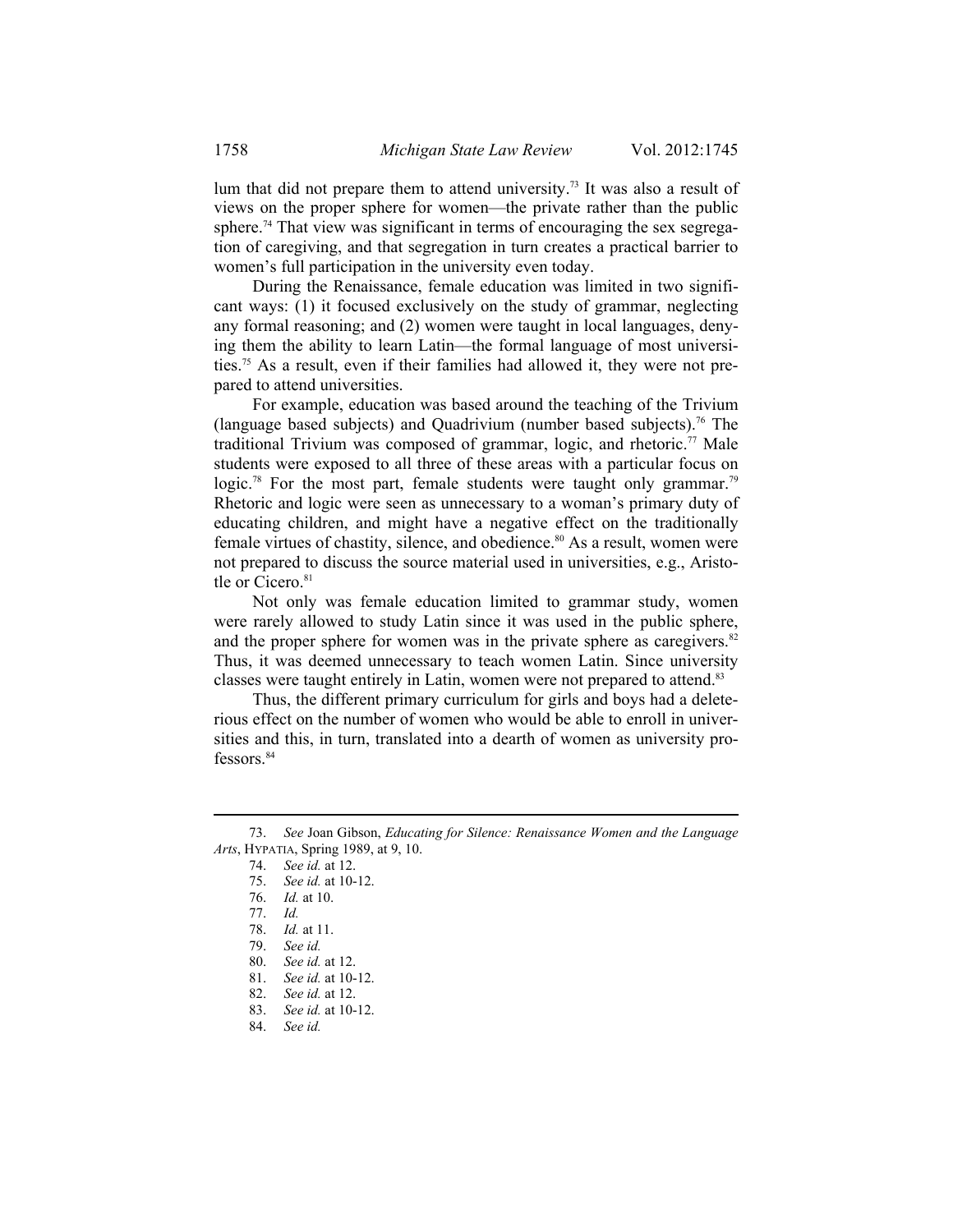Renaissance pedagogical theorists believed that a woman should acquire learning appropriate to her expected adult role. This usually meant two things: first, most educated girls came from the middle and upper classes. Second, a girl normally acquired vernacular reading and writing skills sufficient for her expected role as virtuous and practical wife and mother, but no more. Since she could not attend university or have a public role, she did not receive Latin schooling. . . .

But there were exceptions. A few girls, often with strong paternal support, received Latin humanistic educations. Such girls did not have an easy time of it, because they had acquired skills inappropriate to their sex. A male with Latin humanistic schooling could go on to the university and enjoy a public career where he could use his learning. A woman with a Latin education could only hope to be recognized through a literary exchange with male humanists.<sup>8</sup>

The private sphere of caretaking in the home was still the proper place for women, not the public space of the university. So, as we can see, the role of "scholar" is itself highly gendered and in the context of the ancient origins of the workplace we inhabit—the university—it is associated with the masculine.

#### B. Women and Caregiving in the Modern University

Even when women began to become members of the university as students and faculty in the late nineteenth and twentieth centuries, the teaching and service functions were viewed as more appropriate to women since they connoted caregiving—the activity that women were involved in the private sphere. Women were not associated with the masculine image of scholar, passed down from the original monastic figures who preceded the modern university. To this day, in American universities teaching and service is often associated with the feminine and research with the masculine.<sup>86</sup> As noted above, in the university norms adopted by law schools, research is clearly the most salient factor in tenure, promotion, and pay decisions.<sup>87</sup>

 <sup>85.</sup> Grendler, *supra* note 41, at 784-85 (citations omitted).

 <sup>86.</sup> *See* Shelley M. Park, *Research, Teaching, and Service: Why Shouldn't Women's Work Count?*, 67 J. HIGHER EDUC. 46, 51 (1996) ("In treating teaching and service as undifferentiated activities, the argument for prioritizing research utilizes a technique commonly used to devalue women's work and, thus, rationalize the unpaid or underpaid status of that work. It assumes that there is no difference between good and bad teaching (and service) or, that if there is, this difference is unaccounted for by levels of skill, because these are activities that are *instinctual* or *natural* for those who perform them.").

 <sup>87.</sup> *See id.* at 50 ("Why should research be the primary criterion for tenure and promotion? One line of argument, which focuses on research as an indicator of faculty merit, goes something like this: 'Research separates the men from the boys (or the women from the girls). Teaching and service won't serve this function because everyone teaches and does committee work.' A variation on this theme argues that '[t]eaching and service won't serve this function because there is no satisfactory way of evaluating teaching and service.' According to the first line of reasoning, research performance is the only factor that *differentiates* faculty presumed to be equal in other respects. According to the second line of reason-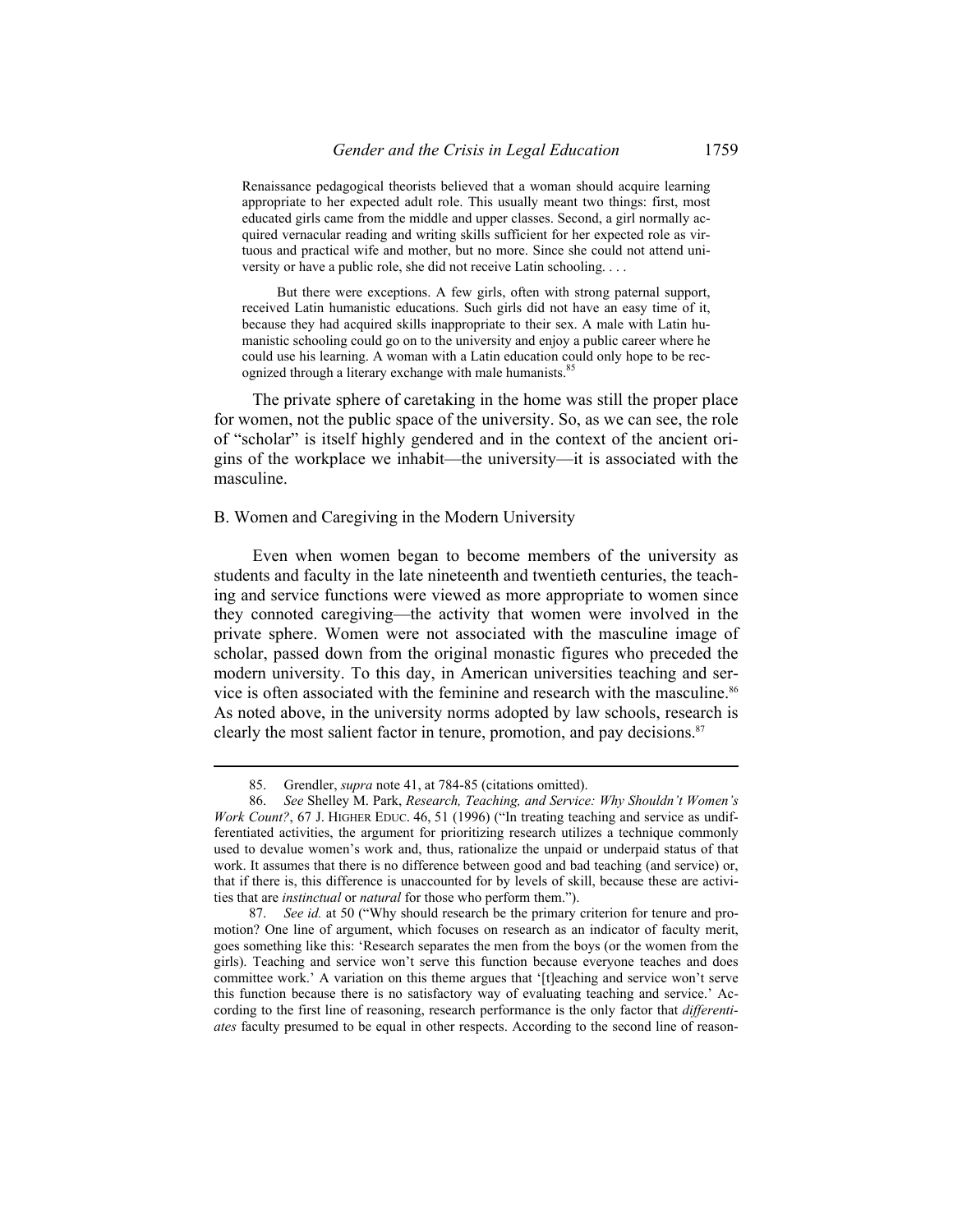Academic merit has been based on norms that are historically male, with publishing having the dominant role in pay and promotions. There is substantial research demonstrating that women publish less than men for a number of reasons, including more time with students, family obligations, and other external limits on their time.<sup>88</sup>

Why do women struggle so hard with the unified model of teaching and research and the norms surrounding the emphasis on scholarship as the dominant consideration in tenure decisions? Because they work a second shift. They work at home as well as the workplace. In addition, they are expected to do the caregiving at work as well—putting them in a teaching and governance capacity exacerbates these demands. Women who teach are expected to caregive for students far more than their male counterparts. And women who engage in committee service are burdened with greater expectations and fewer rewards.<sup>89</sup>

#### 1. *Caregiving at Home*

In her groundbreaking book, *The Second Shift*, Berkeley sociologist Arlie Hochschild offers a detailed study of the cost of the second shift—the disproportionate child and home care working women still do—on women, men and families.<sup>90</sup> She recollects her mother putting Arlie and her brother into the family station wagon, with a picnic supper, and driving into Washington D.C. to pick up her father at his government office on Friday afternoons.<sup>91</sup> She notes that he would come out of the office at 5 p.m. with his briefcase and join the family in the car, happy to see them.<sup>92</sup> Hochschild says, "When I see similar scenes, something inside rips in half. For I am neither and both the brisk stepping carrier of a briefcase and the mother with

ing, research performance is the only factor by which faculty members can be *objectively*  evaluated, even if they are unequal in other respects." (footnote omitted)).

88. *See id.* at 47. The author writes:

Current working assumptions regarding (1) what constitutes good research, teaching, and service and (2) the relative importance of each of these endeavors reflect and perpetuate masculine values and practices, thus preventing the professional advancement of female faculty both individually and collectively. A gendered division of labor exists within (as outside) the contemporary academy wherein research is implicitly deemed "men's work" and is explicitly valued, whereas teaching and service are characterized as "women's work" and explicitly devalued.

*Id.*; *see also* CHARMAINE YOEST, PARENTAL LEAVE IN ACADEMIA 2 (2004), *available at* http://faculty.virginia.edu/familyandtenure/institutional%20report.pdf (noting that even when an institution officially attempts to accommodate family obligations, "anecdotal responses provide some evidence that stigma is a factor" to parental leave policy use).

89. *See* Park, *supra* note 86, at 53-54.

 90. ARLIE RUSSELL HOCHSCHILD WITH ANNE MACHUNG, THE SECOND SHIFT xii (2d ed. 2003).

92. *Id.*

 <sup>91.</sup> *Id.*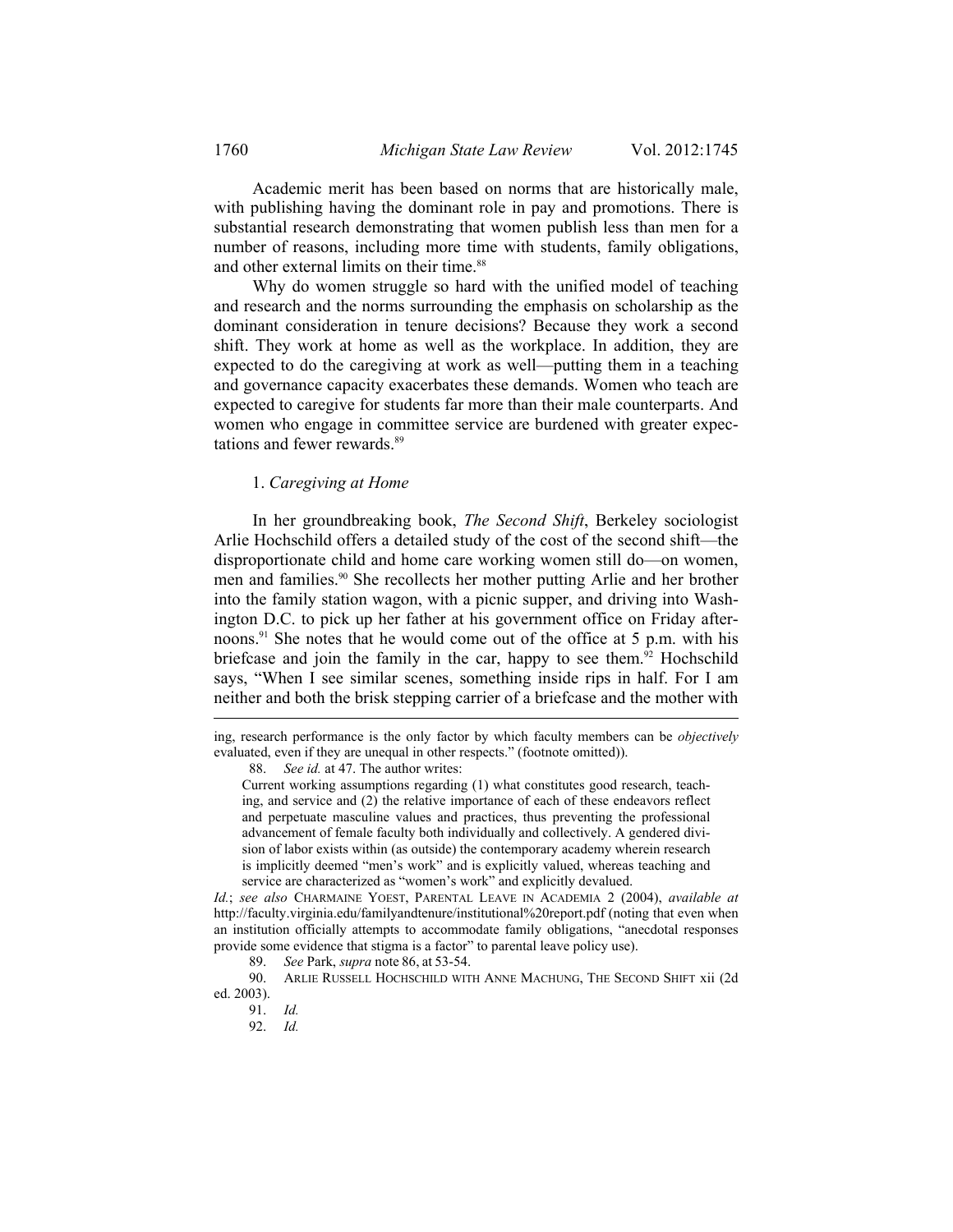the packed picnic supper. The university is still designed for such men and their homes for such women."93

Hochschild offers empirical support for her assertion that working women still perform the most significant proportion of the child care and household chores. She notes, "In a 1978 national survey, Joan Huber and Glenna Spitze found that 78 percent of husbands think that if husband and wife both work full time, they should share housework equally. . . . In fact, the husbands of working wives at most average a third of the work at home."<sup>94</sup> The results of that study continue to be replicated up to the present day.95

Women also do the disproportionate share of the caregiving of elderly relatives. A recent AARP survey demonstrated that women are more likely than men to provide care and more likely to provide the most burdensome kinds of care.<sup>96</sup>

All of this uncompensated carework provides an important subsidy to the American economy. Women pick up the disproportionate cost of such uncompensated carework. In her book, *The Price of Motherhood*, Ann Crittenden cites economist Shirley Burggraf who has

calculated that a husband and wife who earn a combined income of \$81,500 per year and who are equally capable will lose \$1.35 million if they have a child. Most of that lost income is the wages forgone by the primary parent. . . . [T]his seems an

 <sup>93.</sup> *Id.*

<sup>94.</sup> *Id.* at 294 n.1 (citing JOAN HUBER & GLENNA SPITZE, SEX STRATIFICATION: CHILDREN, HOUSEWORK AND JOBS (1983)).

<sup>95.</sup> *See, e.g.*, Press Release, Bureau of Labor Statistics, American Time Use Survey—2011 Results (June 22, 2012), *available at* http://www.bls.gov/news.release/pdf/atus.pdf. The survey by the U.S. Department of Labor states that "[o]n an average day, 19 percent of men did housework—such as cleaning or doing laundry—compared with 48 percent of women. Forty percent of men did food preparation or cleanup, compared with 66 percent of women." *Id.* at 2. With regard to childcare, "[o]n an average day, among adults living in households with children under age 6, women spent 1.1 hours providing physical care (such as bathing or feeding a child) to household children; by contrast, men spent 26 minutes providing physical care." *Id.* at 3; *see also* Press Release, Bureau of Labor Statistics, Married Parents' Use of Time, 2003–06, at 1 (May 8, 2008), *available at* http://www.bls.gov/news.release/pdf/atus2.pdf (stating that "[m]arried mothers employed full time were more likely to do household activities and provide childcare on an average day than were married fathers employed full time").

 <sup>96.</sup> NAT'L ALLIANCE FOR CAREGIVING & AARP, CAREGIVING IN THE U.S.: EXECUTIVE SUMMARY 2 (2005), *available at* http://assets.aarp.org/rgcenter/il/us\_caregiving\_1.pdf ("Female caregivers are more likely to provide care at the highest Level of Burden (71% at Level 5 and 58% at Level 1). Male caregivers are more likely to provide care at the lowest Level of Burden (42% at Level 1 and 29% at Level 5).").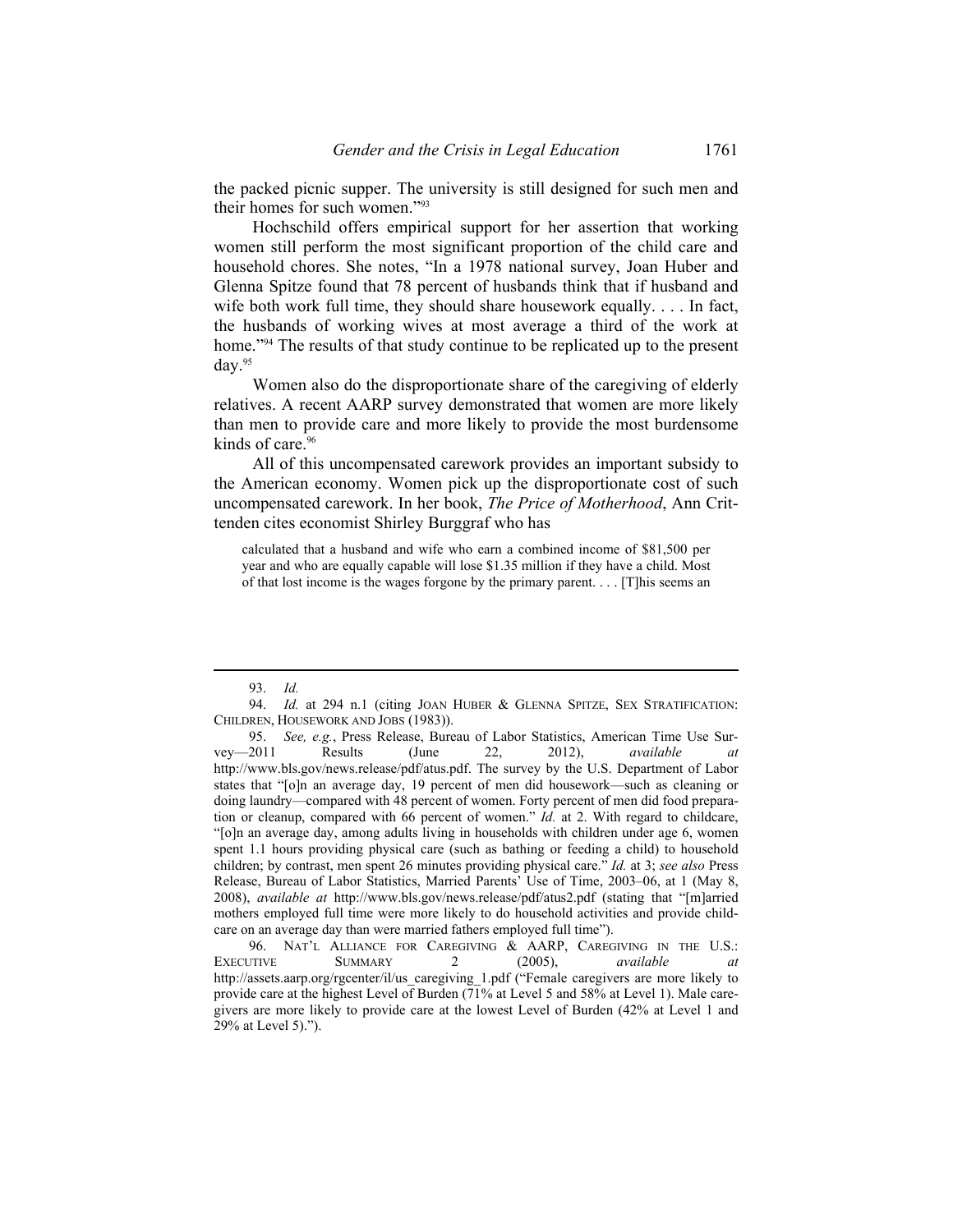unreasonable penalty on the decision to raise a child, a decision that contributes to the general good by adding another productive person to the nation.<sup>9</sup>

Burggraf "uses the term 'feminine economy' to describe all the work of caring for dependents, from infants to the sick and elderly."98

#### 2. *Caregiving at Work*

Not only do women provide the bulk of caregiving to children and elderly, they do the disproportionate share of the "housework" in the workplace itself, including within the faculty governance structure of the university. As noted above, as the university evolved, the idea that faculties should self-govern became the norm. However valid that idea may be in terms of preserving academic freedom, it has costs for women who attempt full participation in the professorial ranks:

[W]omen in the academy play domestic, supportive roles. Even when hired into positions that are equal in name and title to men, women law faculty perform the "housework" of the law school. This work includes service on hard-working, lowstatus committees in the law schools.

. . . Internal work seems to be less important to the prestige of the school and, concomitantly, to the career of the faculty member. Many men seem to focus more on their scholarship and reap the benefits of doing so. Law faculties tend to emulate the family's gender divide. That is, women tend to do the housework—the committee work and other internal work at the law school—men tend to do the outside work—more scholarship, more travel, more self-promotion, more blog entries and other "scholarly" career work.

This problem is not merely a phenomenon of law schools. A recent study at the University of California, Irvine found that women do much more of the service work at the university and that service work is generally of lower status than research and teaching and is not rewarded by the system. This problem was especially acute for women who were post-tenure because they were no longer shielded from service work.<sup>99</sup>

Some scholars have argued that the slow progress of women to tenured, full faculty positions is the result of a choice by women, and individu-

*Id.* at 151-52.

 <sup>97.</sup> ANN CRITTENDEN, THE PRICE OF MOTHERHOOD: WHY THE MOST IMPORTANT JOB IN THE WORLD IS STILL THE LEAST VALUED 89 (2001).

 <sup>98.</sup> *Id.* at 275 n.6.

 <sup>99.</sup> McGinley, *supra* note 9, at 150-51 (footnotes omitted) (citing, among other sources, Levit, *supra* note 12, at 777, 786-87 and Kristen Monroe et al., *Gender Equality in Academia: Bad News from the Trenches, and Some Possible Solutions*, 6 PERSP. POL. 215, 220, 229-30 (2008)).

Another study of forty professors (twenty men and twenty women) at four major research universities found that sixteen of the twenty women (eighty percent of the female subjects), as opposed to five of nineteen men (twenty-six percent of the males), noted that they had experienced significant increases in institutional service responsibilities that detracted from their "scholarly learning."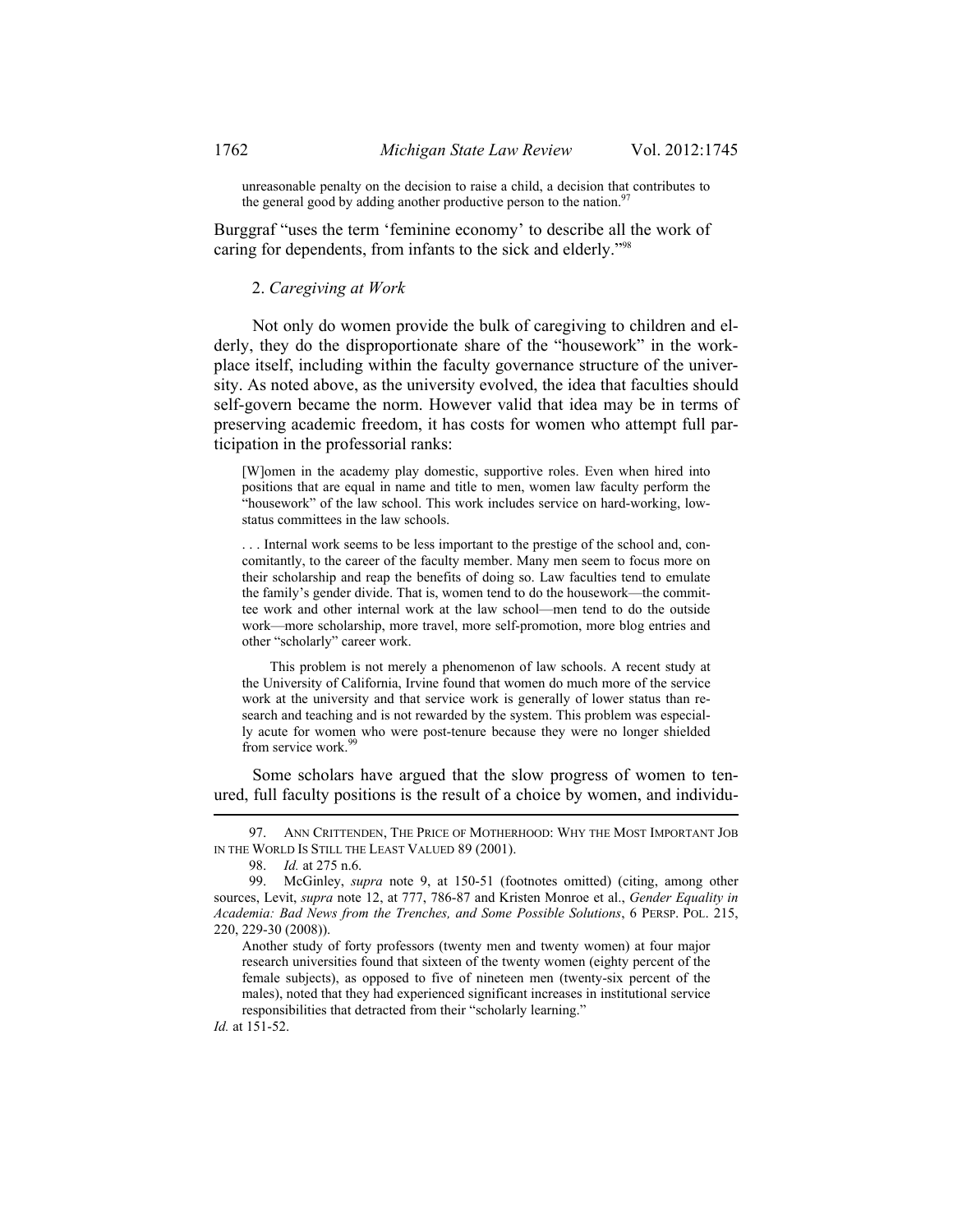al choice is not something that the university as an institution should have to respond to.100 But as we can see from societal structures themselves, women who have full time jobs at home and who provide more carework in the workplace—when their lives are viewed as a whole—are not really responding to autonomous choice as much as being squeezed onto a path that is the result of this imbalance. While the job description of a professor seems gender neutral on its face, when looked at through the narrow lens of the workplace it can be seen that it is not neutral in the context of the complete picture of women's work.

McGinley challenges the assertion that the disparity in progress is simply a matter of individual choice. She notes that women have made up almost 50% of law school classes for the past twenty-five years so it is not a pipeline problem:

Some might argue that these stark statistical differences [in the disparity between the number of women graduating from American law schools over the past twentyfive years and the number of women in tenured, full professorships and deanships] result from choice or a lack of interest on the part of women lawyers to serve as law professors, but in a comprehensive study of women in male-dominated jobs, law professor Vicki Schultz demonstrated that women's "choice" is often shaped by the work environment and employment policies. Moreover, Schultz's empirical and qualitative research indicates that women react to opportunities and conditions at work in determining the types of work they desire. . . . Unfortunately, Schultz's study demonstrated that workplaces often create barriers to women's entry and success. As Schultz noted, there are "powerful disincentives for women to move into and to remain in nontraditional occupations."101

McGinley also notes that while "[e]mpirical studies by Merritt, Reskin, and Kornhauser, and the statistics collected by the AALS identify important inequalities that women professors face as employees in law school settings,"<sup>102</sup> these studies do not identify the structures and norms that create such inequalities. For example, these include structures that result in women spending more time with students and students reacting poorly to women faculty who do not respond to this expectation.<sup>103</sup> McGinley does an excellent job identifying the structures and norms that create and perpetuate these

 <sup>100.</sup> *See* Laura T. Kessler, *Paid Family Leave in American Law Schools: Findings and Open Questions*, 38 ARIZ. ST. L.J. 661 (2006) (entertaining the possibility that the "optout" theory might account for some of the discrepancy in advancement of female law professors); *see also* Stephen J. Ceci & Wendy M. Williams, *Understanding Current Causes of Women's Underrepresentation in Science*, 108 PROC. NAT'L ACAD. SCI. 3157 (2011) (concluding that "differential gendered outcomes in the real world result from differences in resources attributable to choices, whether free or constrained . . . .");.

 <sup>101.</sup> *Id.* at 103-04 (footnotes omitted) (quoting Vicki Schultz, *Telling Stories About Women and Work: Judicial Interpretations of Sex Segregation in the Workplace in Title VII Cases Raising the Lack of Interest Argument*, 103 HARV. L. REV. 1749, 1816 (1990)).

 <sup>102.</sup> *Id.* at 104.

<sup>103.</sup> *See id.* at 139-40.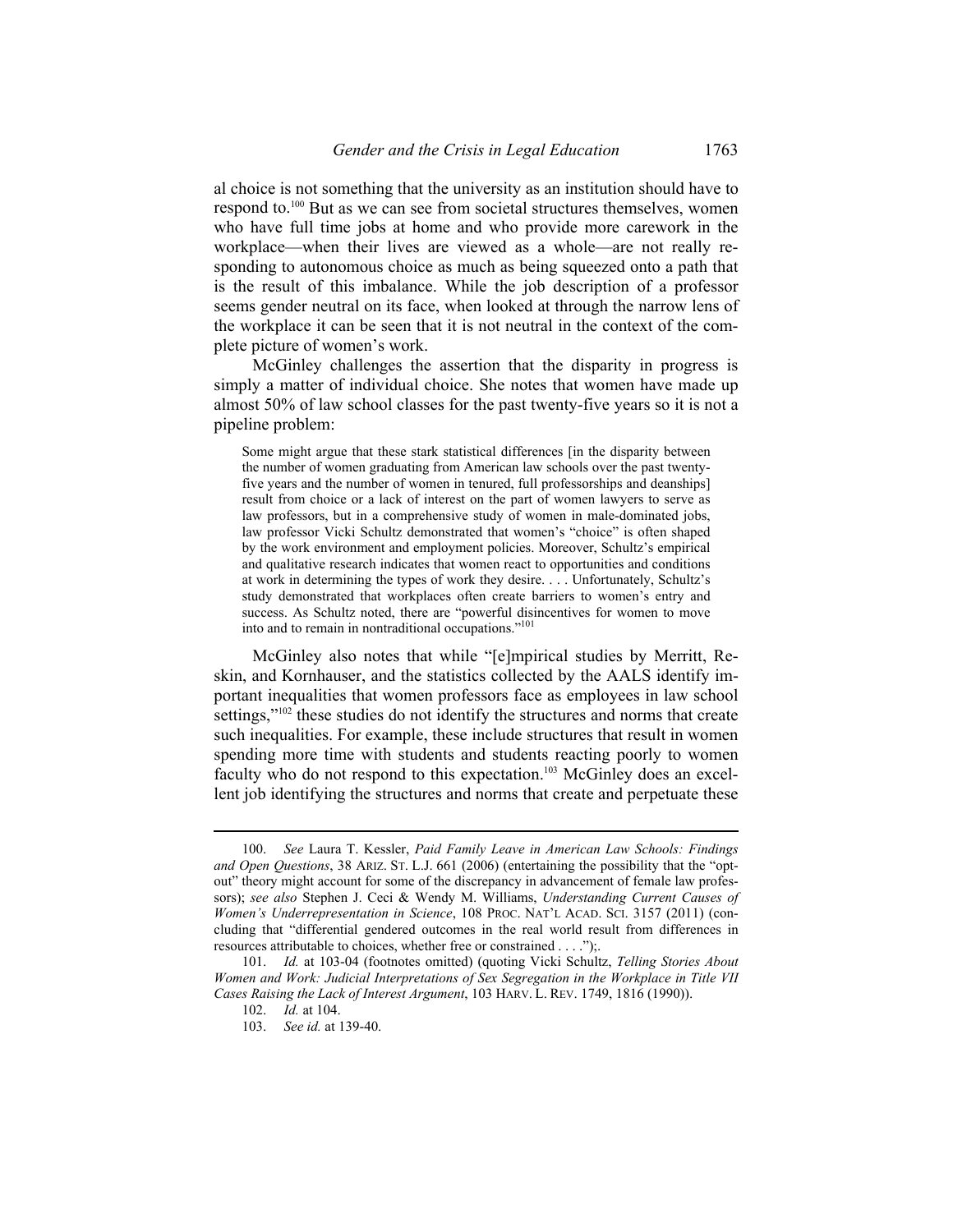inequalities. In the next section, I build on that work and propose some significant structural change that I think may be possible at this moment in history, given the current crisis in legal education.

## IV. MOVING AWAY FROM THE UNIFIED MODEL AND CHANGING GENDERED **STRUCTURES**

The cost to women of the unified model of teaching and scholarship is clear. Women continue to lag behind in assuming the most powerful positions in legal academia—tenured full professorships.<sup>104</sup> The cost has become even more significant with the ratcheting up of the volume of scholarship expected of young faculty. To those who say the current structures and ways of evaluating faculty for tenure are sacrosanct, I say clearly the university as an institution has evolved—as have its forms, structures, and mission—over hundreds of years.

Given the cost of legal education, the nature of the law school as a professional and not a graduate school, and the disproportionate cost to women, law schools should continue to evolve; law school tenure, which is under pressure as a result of the current crisis in legal education, should change as well.<sup>105</sup> I would argue that innovations introduced by the Hum-

The study also found that when a woman held a service or administrative position, the position itself would be devalued. The researchers conducting the study "heard this comment so frequently across all disciplines that [they] coined the term '*gender devaluation*' to refer to the subtle process by which administrative positions lose their aura of status, power, and authority when held by women. These positions often become treated as service or support roles until they are reoccupied by men. So, for example, being a department chair could be viewed as a position of power or one of service. When a man is department chair, the position confers status, respect, and power. When a woman becomes department chair, the power and status seem diminished, and the service dimension becomes stressed."

 105. *See ABA Committee Considers Dropping Tenure-Policy Requirement*, THOMSON REUTERS NEWS & INSIGHT (Nov. 16, 2011), http://newsandinsight.thomsonreuters. com/Legal/News/2011/11 - November/ABA committee considers dropping tenurepolicy\_requirement. For the actual standards, see AM. BAR ASS'N, 2007–2008 ABA STANDARDS FOR APPROVAL OF LAW SCHOOLS 30-35 (2008), *available at* http://www.americanbar.org/content/dam/aba/migrated/legaled/standards/20072008Standard sWebContent/Chapter\_4.authcheckdam.pdf. For commentary, see Paul L. Caron, *ABA Minority Proposal Softens Removal of Tenure as Accreditation Standard*, TAXPROF BLOG (Mar. 22, 2011), http://taxprof.typepad.com/taxprof\_blog/2011/03/aba-softens-.html; Paul L. Caron, *ABA Continues to Consider Removal of Tenure as Accreditation Standard*, TAXPROF

 <sup>104.</sup> A number of reports use the increase in the number of female deans of law schools as a metric in measuring women's progress in legal education. I would argue this statistic is of limited value since the dean of the law school is actually not as powerful a position in academia as the tenured, full-time professor. For this idea and for the idea of the devaluing of position that occurs when women begin to occupy a previously male position in significant numbers, see *id.* at 101 n.1.

*Id.* at 151 (alteration in original) (quoting Monroe et al., *supra* note 99, at 219-20).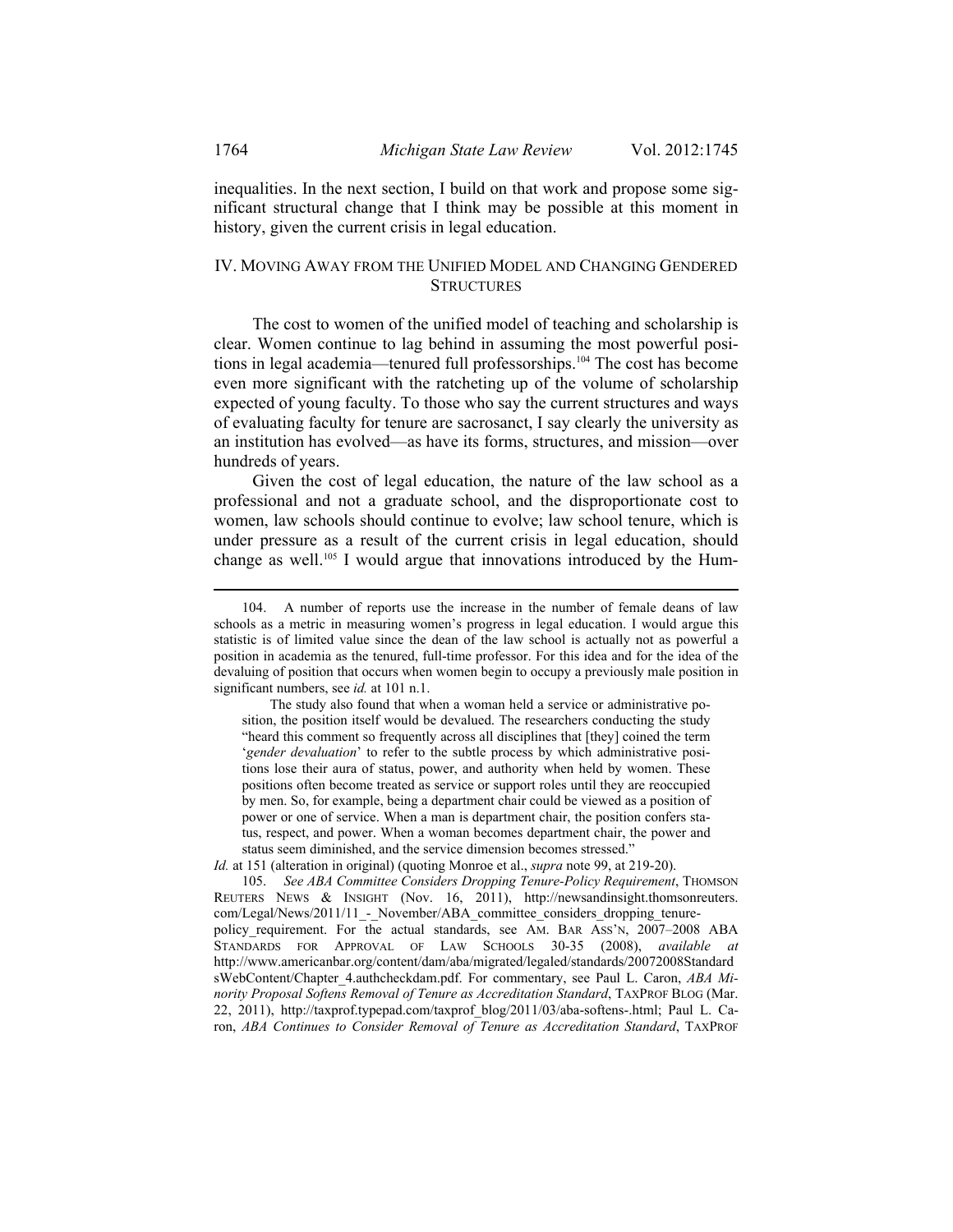boldtian model of the modern university, to the degree that they emphasized the integration of teaching and original research, have had an adverse impact on women faculty. A corollary development, the de facto emphasis on scholarship to the exclusion of teaching and service in the tenure process, has also been a structural barrier for women in the university. To the degree that American law schools adopted these models when they became parts of the larger university, these models had a depressing effect on the progress of women into tenured, full professorships.

There is no question that the Humboldtian legacy of the unified model has benefits and that there are synergies created when faculty engage in teaching and scholarship at the same time. However, there are also costs both to legal education generally and to women faculty in particular that must be balanced against the fact that there are significant benefits to the model as well. This cost-benefit analysis may also play out differently in the context of the American law school that grants the J.D., a professional degree, as opposed to other departments of the university, where the degree granted is the Ph.D., a terminal research degree. Unlike their colleagues in Political Science, Economics, or Philosophy who are explicitly training future scholars who will receive a Ph.D., law faculty are preparing practitioners who will receive a J.D. New information in a law professor's field may arguably be gained more appropriately by reading broadly rather than by engaging in time-consuming original research and scholarship.<sup>106</sup> The argument for this position is outlined below.

The idea that students with debt-financed tuition dollars are crosssubsidizing legal scholarship by faculty has been a central part of the recent debate on the crisis in American legal education. A Ph.D. candidate in an American graduate school not only typically has her tuition waived, she is paid by the university through teaching fellowships and stipends. Ph.D. candidates work for the university as graduate assistants teaching small sections of lectures. This is very different from the financing model for legal

BLOG (July 12, 2011), http://taxprof.typepad.com/taxprof\_blog/2011/07/aba-committee- .html; Dan Filler, *AALS Issues Strong Response to Proposed ABA Accreditation Standards*, BRIAN LEITER'S L. SCH. REP. (Mar. 31, 2011, 3:11 AM), http://leiterlawschool.typepad.com/leiter/2011/03/aals-issues-strong-response-to-proposedaba-accreditation-standards.html; Christine Hurt, *Masters Forum (Legal Education): Should the ABA Mandate Tenure?*, CONGLOMERATE (Mar. 22, 2011), http://www.theconglomerate.org/2011/03/masters-forum-legal-education-should-the-abamandate-tenure.html; and Karen Sloan, *Law Faculty Upset over ABA's Proposed Tenure Shift*, NAT'L L.J. (July 27, 2010), http://www.law.com/jsp/article.jsp?id=1202483570773.

 <sup>106.</sup> *See* Scordato, *supra* note 15, at 369 ("The majority of empirical studies . . . have found no significant relationship between teaching effectiveness and research productivity . . . ." (citing RICHARD I. MILLER, EVALUATING FACULTY FOR PROMOTION AND TENURE 49-50 (1987); Virginia W. Voeks, *Publications and Teaching Effectiveness*, 33 J. HIGHER EDUC. 212, 218 (1962))).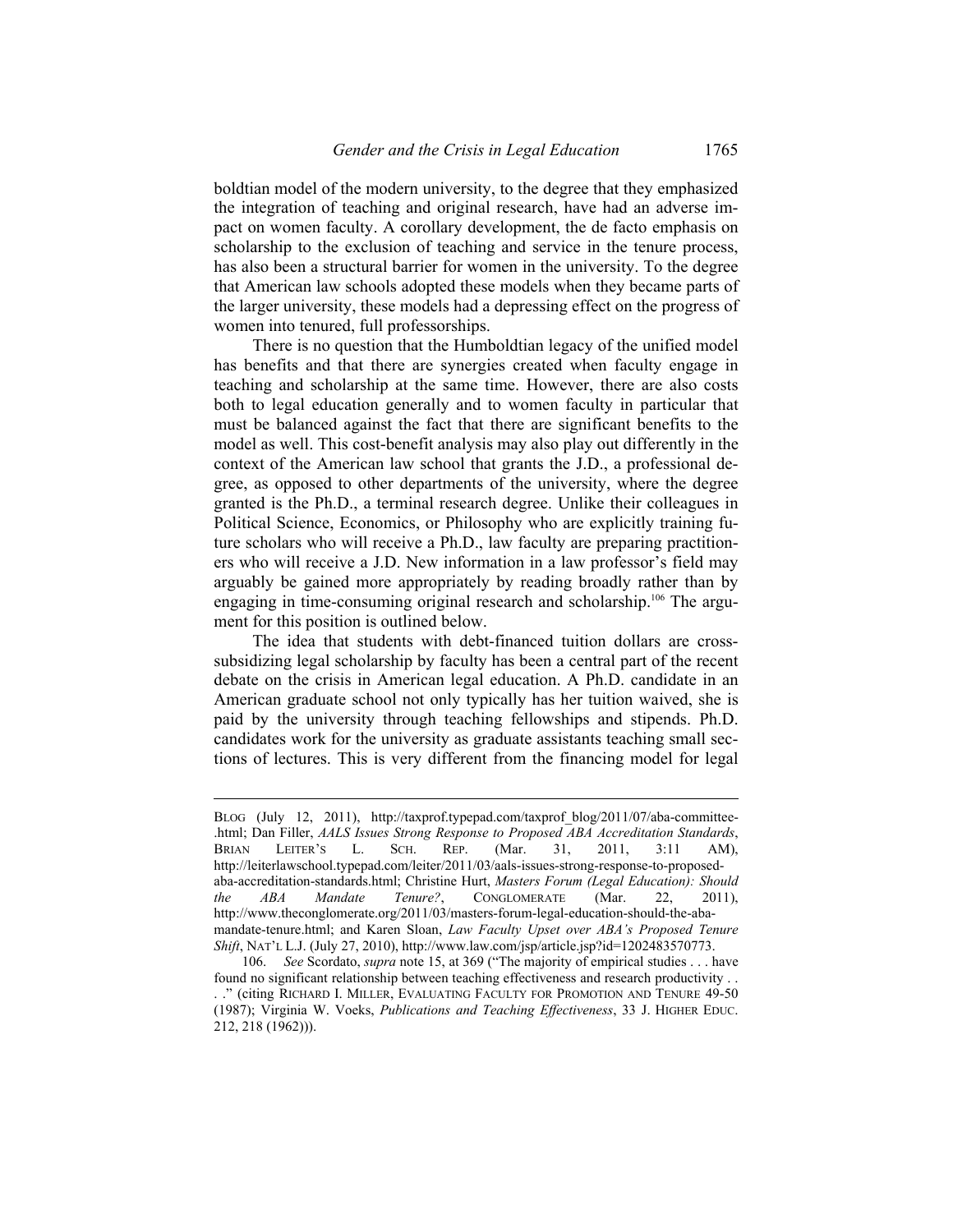scholarship where the cross-subsidy arises from tuition dollars paid by law students and financed by debt.

In addition, law students must attend one of only two hundred ABA approved law schools in order to be eligible to sit for the bar exam in the vast majority of states.107 Graduate students in Philosophy, Political Science, or Economics, on the other hand, may choose among the graduate school that offers them the most prestige and/or competitive financial deal without regard to the oligopolistic practices of American law schools that hold the franchise—ABA accreditation—that diminishes competition. One can be a political scientist, a philosopher, or an economist without additional credentialing. One cannot practice law without a license, and one may not get a license without taking a state bar exam. And one can only take a state bar exam if one has graduated from an ABA accredited school. Thus, scholarship and research among faculty in American universities is not paid for by graduate students—the universities pay them. This is the polar opposite of American law schools where law students pay debt-funded tuition that in turn cross-subsidizes legal scholarship by law faculty.

So there are myriad reasons to reconsider the model of American legal education and, in particular, the unified model of teaching and scholarship adopted from university norms. Wholesale change could take two paths: we could abandon the unified model and offer a dedicated teaching or a dedicated scholarship track; or we could adopt a model of research institute that would provide an "incubator" for women scholars who are primary caregivers. In either case, women would be provided the time and space to become scholars in their own right.

#### A. The Dedicated Track Model

Some scholars have suggested that law schools move to a dedicated track model.108 Law faculty would be free to choose either an exclusively teaching track or an exclusively scholarship track.

#### 1. *Benefits of a Dedicated Track Model*

The benefits of a dedicated track model include allowing professors to focus their energy on improved and innovative pedagogy if they choose the teaching track or to focus on excellence in scholarship if they choose the research track.109 This clearly offers benefits for legal education as a whole since it improves the experience of the students, and it isolates legal schol-

 <sup>107.</sup> *See ABA-Approved Law Schools*, A.B.A., http://www.americanbar.org/groups/ legal\_education/resources/aba\_approved\_law\_schools.html (last visited Feb. 20, 2013).

 <sup>108.</sup> *See* Scordato, *supra* note 15, at 410-14.

 <sup>109.</sup> *Id.* at 410-11.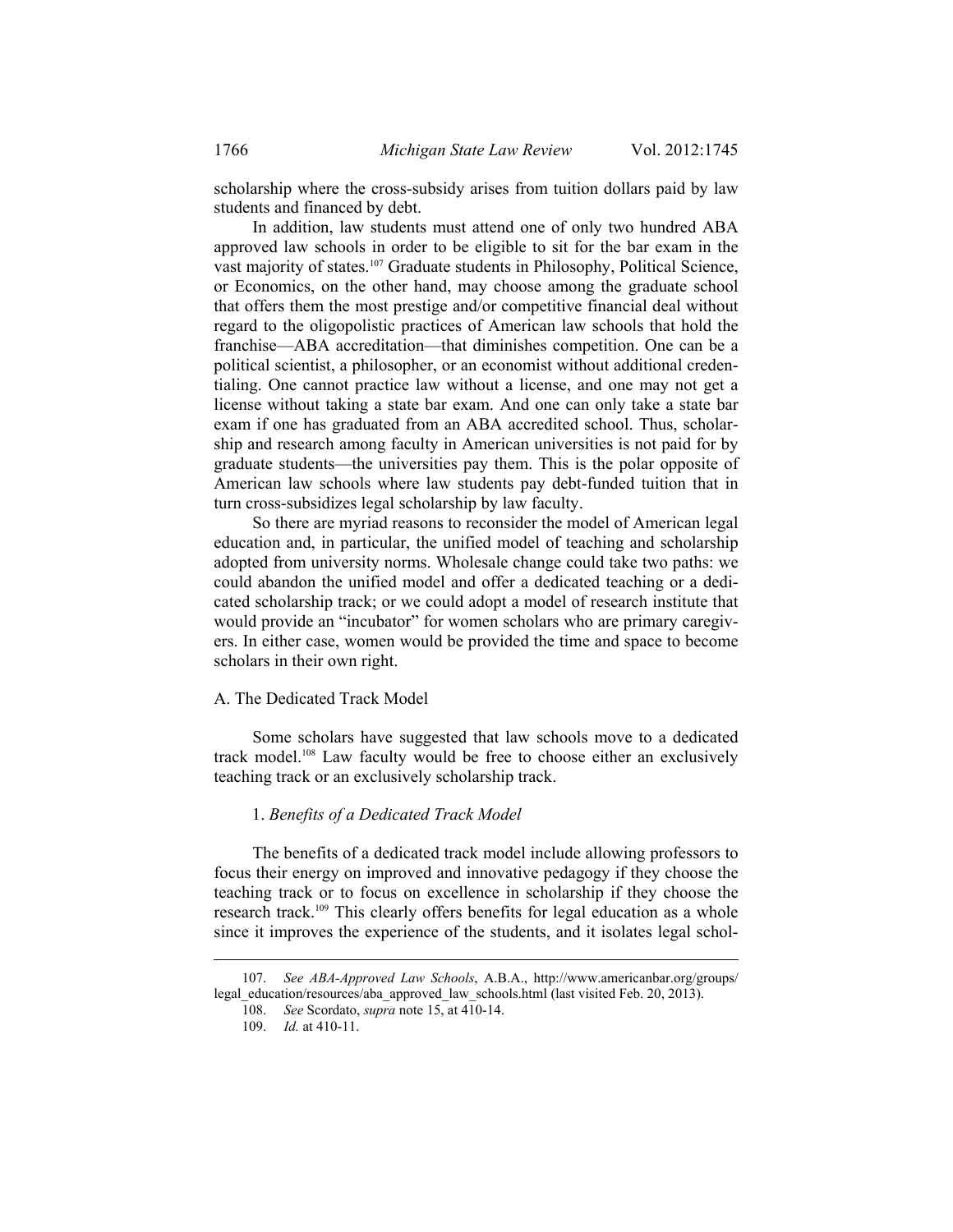arship which may be better subsidized by privately donated dollars and state or federal research grants rather than student tuition dollars.

It also offers significant benefits for women faculty who are primary caregivers of children and elderly relatives. By creating an exclusively scholarship track, women could opt onto that track until tenure. They would have the time to focus on scholarship, which is the dominant factor in tenure and promotion decisions, in a way that their second shift both at home and at work does not currently allow.

By opting for a dedicated scholarship track, women would be able to avoid the disproportionate burden that attaches to the teaching function for women in terms of student expectations. These expectations include how available women faculty should be for advice, writing clerkship recommendation letters, and other byproducts of teaching a large first-year or upper division required course.

When they have secured tenure, women could choose to be on a teaching track for the post-tenure period. At this point, they would have established themselves as scholars and could more easily accommodate the increased burdens of teaching that attach to their gender. For example, even when teaching is given some weight in assessing compensation, the use of student evaluations has serious flaws, as noted in a wide body of literature on gender bias in student evaluations.110 Utilizing such evaluations can have negative effects on compensation in direct and indirect ways, including time taken from scholarship by the need for women to work harder than men to receive comparable student evaluations.111 And men often receive the institutional teaching awards. $112$ 

 <sup>110.</sup> *See generally* Joey Sprague & Kelley Massoni, *Student Evaluations and Gendered Expectations: What We Can't Count Can Hurt Us*, 53 SEX ROLES 779 (2005).

<sup>111.</sup> *Id.* at 791. The authors write:

These findings are substantiated by the observations of other feminist researchers who have reported incidents of student hostility toward women instructors who are perceived as not properly enacting their gender role or who present material that challenges gender inequality.

<sup>. . .</sup> That is, women teachers may be called on to do more of what sociologists call emotional labor, labor that is frequently invisible and uncounted.

Thus, if teachers are being held accountable to, and are attempting to meet, gendered standards, then women and men may be putting out very different levels of effort to achieve comparable results. If it takes more for a woman to get a 5 and she nearly kills herself to do it, that difference in effort will not be measurable on student rating scales.

*Id.* (citations omitted).

 <sup>112.</sup> This is often a product of gender schemas about women faculty. But it is also a product of how such awards are structured. For example, one student reported to me that the Student Bar Association at our home institution, which runs the Professor, Adjunct Professor, and Staff Member of the Year awards, only listed three white, male faculty members and no female candidates for the full-time professor award and the only choices for the adjunct category were three men, including one faculty member of color and one faculty member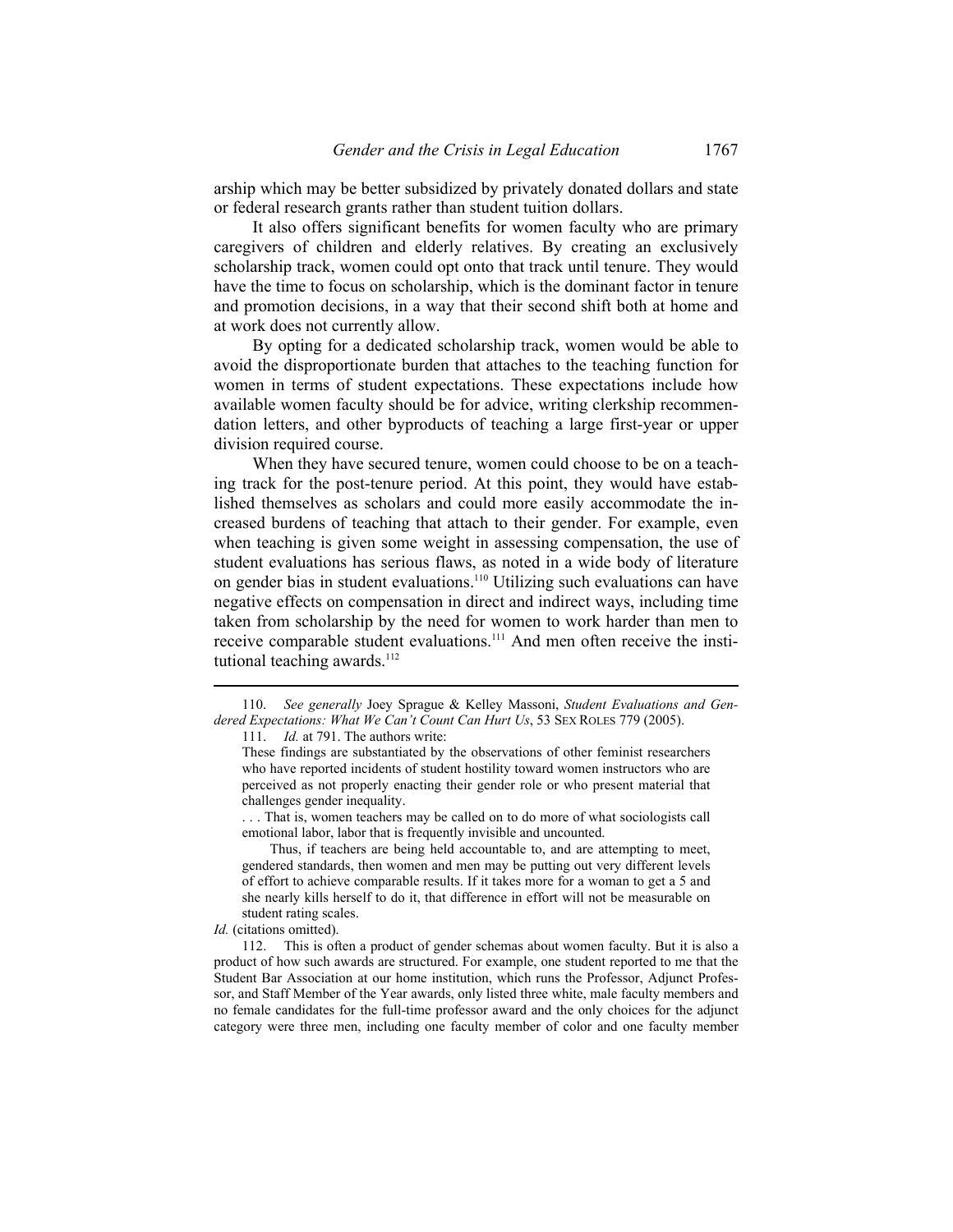For the dedicated model to be successful, law schools might have to offer incentives for faculty to opt into the teaching track. These could include higher pay or chaired professorships. This would help offset the perceived cost in terms of prestige that many faculty would see in opting for a dedicated teaching track.

Law schools could also give a preference to faculty members who are the primary caretaker for children or elderly relatives in their families when selecting those faculty members who could opt for the dedicated scholarship track. Higher education institutions currently have criteria to determine who is a primary caretaker in terms of parental leave.<sup>113</sup> Similar criteria could be used to select faculty who are allowed to opt for the dedicated scholarship track. While this would likely result in more women being allowed onto that track, the criteria would be facially gender neutral.

There is substantial evidence that women do a disproportionate share of the institutional housework in academia generally.114 They "caregive" and tend to students more than their male colleagues.115 There is also a clearly gendered pattern of course assignments in law schools with women being assigned to less prestigious areas of the curriculum.<sup>116</sup> Young professors tend to write in the areas they have been assigned to teach, if simply to be efficient in the learning of their subjects. If women are not channeled into less prestigious areas of the curriculum because they are not teaching early in their careers, they may write in areas that are more likely to be published in highly ranked law reviews. There is a nexus between the rank of the journals in which a faculty member publishes and the perception of her "market value." There is clear evidence that women are published less frequently in

with a disability. The only women nominated by the SBA were in the category of Staff Member of the Year, which included two female staff members and a male staff member.

<sup>113.</sup> See, e.g., *Childbirth Leave and Work Reduction Policy*, BOSTON UNIVERSITY (2011), http://www.bu.edu/handbook/leaves-absences/maternity-leave/ ("An individual is a primary care giver when he or she is either responsible for more than 50% of the care of the child, or is the sole caretaker of the child for more than twenty hours per week, Monday through Friday, between the hours of 9:00 a.m. and 5:00 p.m."); DUKE UNIVERSITY, FACULTY HANDBOOK: PROFESSIONAL AFFAIRS OF THE FACULTY 4:11 (2013), *available at* http://www.provost.duke.edu/pdfs/fhb/FHB\_Chap\_4.pdf (defining primary caregiver "as the individual who has primary responsibility for the care of the child immediately following the birth or the coming of the child into the custody, care and control of the parent for the first time"); *Faculty Serious Illness, Major Disability, and Parental Leave Policy*, UNIVERSITY OF NORTH CAROLINA AT CHAPEL HILL (revised Aug. 19, 2004), http://academicpersonnel.unc.edu/faculty-policies-procedures/leave/CCM1\_017244 (defining primary caregiver as "the individual who has primary child-rearing responsibility for his or her child").

 <sup>114.</sup> *See* Sprague & Massoni, *supra* note 110, at 791.

 <sup>115.</sup> *See supra* Section III.B.

 <sup>116.</sup> *See* McGinley, *supra* note 9, at 102-03.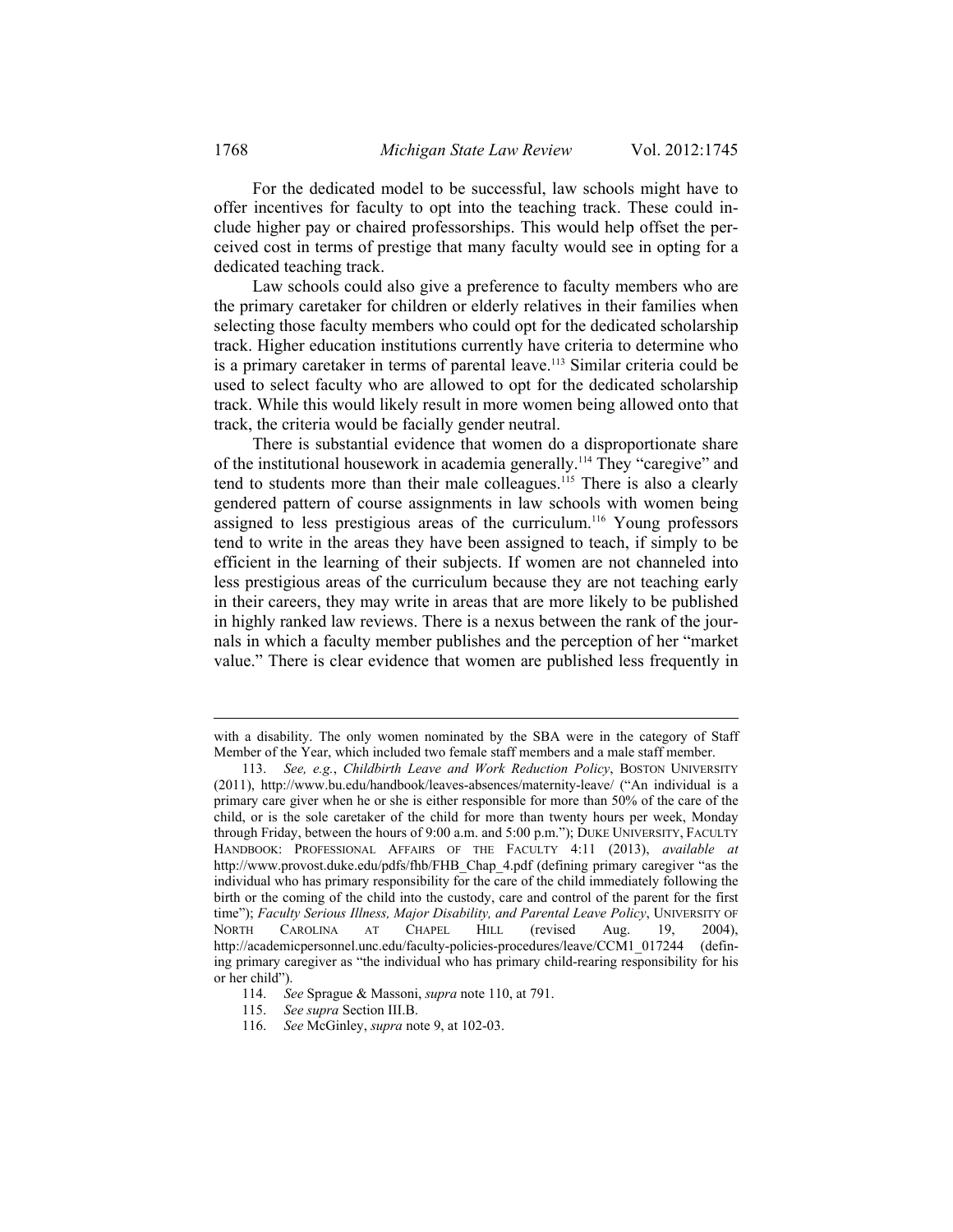American law reviews than men.<sup>117</sup> These are all examples of norms that are skewed against women in terms of how their institutions value them. A dedicated track model may help alleviate many of the costs imposed on women faculty by such skewed norms.

Most American law schools do not have a mandatory paid maternity leave policy. This puts young, untenured women at a significant disadvantage in the race to tenure. There is anecdotal evidence that men use paternity leave to write while women use maternity leave to caregive, which raises policy concerns. Ad hoc leave policies which require negotiation by untenured faculty are disadvantageous to women who are clearly less likely to "ask" and negotiate for themselves in terms of pay and benefits, according to a number of studies.118 A dedicated track would also allow women to write and to become mothers in their prime childbearing years. Thus, a dedicated track model would structurally resolve many of the issues currently addressed in the context of discussions about whether and how to offer paid maternity leave.

#### 2. *Costs of a Dedicated Track Model*

l

Some might argue that abandoning the unified model of teaching and scholarship imposes costs on law students in terms of faculty who are less up to date in their fields. They might argue that women faculty received positive reinforcement from students and would lose that support if they opt for a scholarship track. In addition, the financial cost of a dedicated track is significant. Tuition dollars subsidize research and writing. To disaggregate teaching and scholarship would arguably require new ways of financing legal scholarship which, in turn, may answer some of the criticism currently being leveled at legal education.

There is also a cost to the institution in terms of not being able to evaluate teaching effectiveness pre-tenure. However, in reality tenure committees give little weight to teaching and service and the quality and quantity of a tenure candidate's scholarship is the dominant factor in tenure decisions at American law schools. Candidates are rarely denied tenure because they are not competent in the classroom and are much more likely to be denied tenure if they fail to produce sufficient scholarship.

I would argue that each of these costs identified above is offset by the value of creating a level playing field for women scholars to get a foothold

 <sup>117.</sup> *See, e.g.*, Minna J. Kotkin, *Of Authorship and Audacity: An Empirical Study of Gender Disparity and Privilege in the "Top Ten" Law Reviews*, 31 WOMEN'S RTS. L. REP. 385, 386 (2010) (concluding that there is "significant gender disparity in publication [in the fifteen 'top ten' law reviews] with some variation as to degree").

 <sup>118.</sup> *See generally* LINDA BABCOCK & SARA LASCHEVER, WOMEN DON'T ASK: NEGOTIATION AND THE GENDER DIVIDE (2003).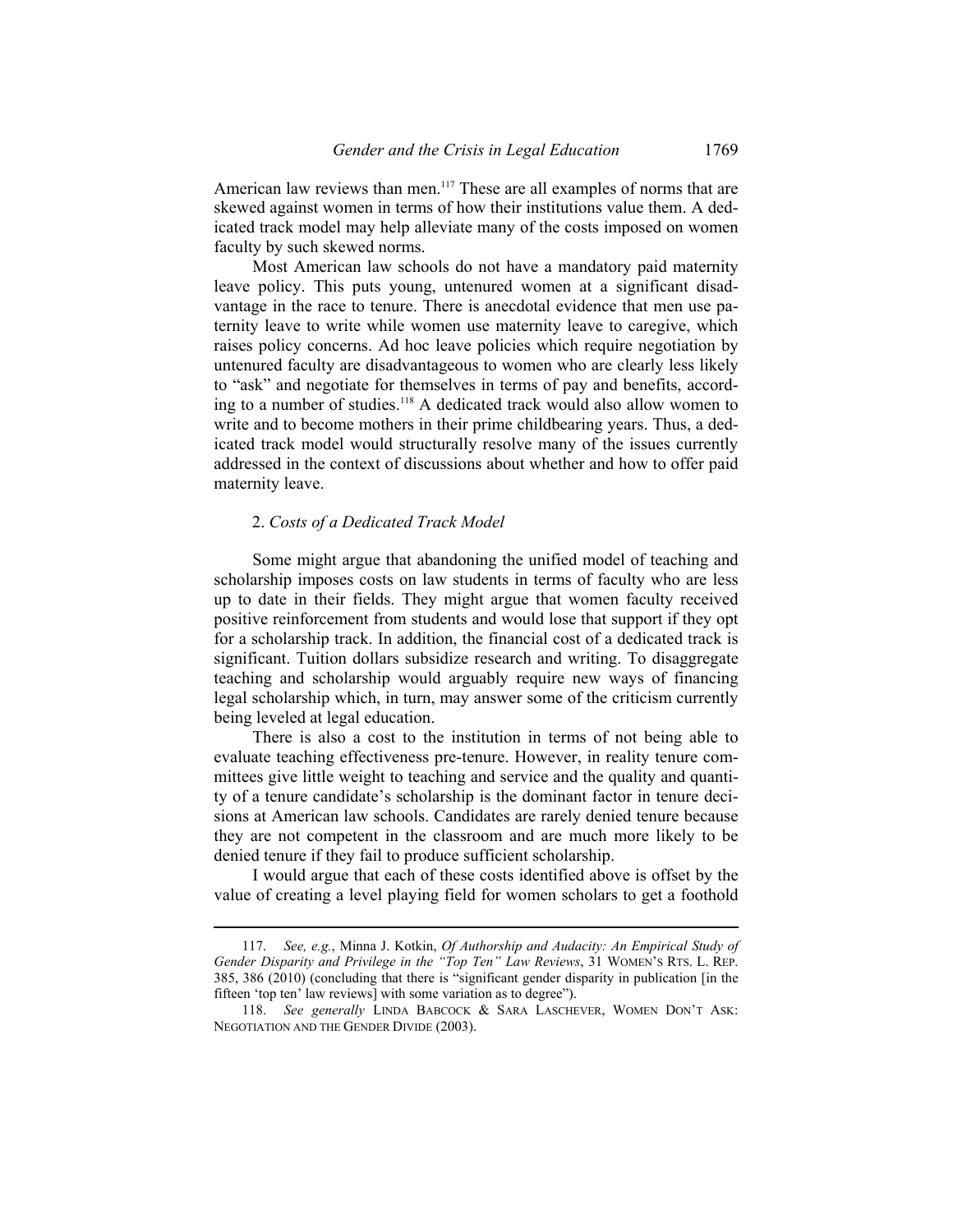in their field and develop an expertise. The uphill battle for women to be perceived as scholars, given the roots of the university itself, is significant.

Women provide a disproportionate service to society in terms of caregiving. Both women who have children and women who do not have children provide care to children and elderly relatives in higher numbers than men who are similarly situated.119 Such caregiving must be valued by every institution in civil society. To do so in American law schools would teach students that caregiving is an important social value. And men who could demonstrate primary caregiving of children or elderly relatives might be incentivized to do so in order to be eligible for a dedicated scholarship track. If affirmative action is justified in hiring as a method of remedying past discrimination, then it should be justified in creating a separate track for primary caregivers, who will admittedly be predominantly women. Such a track provides them the time to develop as scholars which is essential in solving the seniority gap since scholarship is the primary criteria for moving up the ranks to tenured, full professor positions.

Finally, a dedicated model would not automatically relieve a faculty member of the service required by norms of faculty governance. Women pick up a disproportionate share of the "housework" portion of such governance work, as demonstrated above. But presumably a dean could allow faculty on a dedicated scholarship track to opt out of committee work as a means of reducing the disproportionate burden.

#### B. The Research Institute Model

In the early years of the Humboldtian model, individual faculty had their own research institutes.120 These institutes were later abandoned due to institutional constraints, politics, and the need for large university wide subsidies, but they did exist at the beginning of the Humboldtian movement: "Each full professor at the University of Berlin directed an 'institute' or 'seminar' (curricular specialization) built around himself and including a pyramid of junior professors, lecturers, and students. Full professors also negotiated directly with the appropriate government ministries, not the university, for the funding of their institutes."121

The separate research institute may be an alternative to the dedicated track model that provides women time and space to become experienced scholars within the American university. The creation of legal research institutes within universities, where women scholars could opt to work on research questions and publish as a career track, would provide a place for women to be free of the increased burdens women face as a result of faculty .<br>.

 <sup>119.</sup> *See supra* Section III.B.

 <sup>120.</sup> *See supra* text accompanying notes 44-56.

 <sup>121.</sup> Scott, *supra* note 23, at 20-21.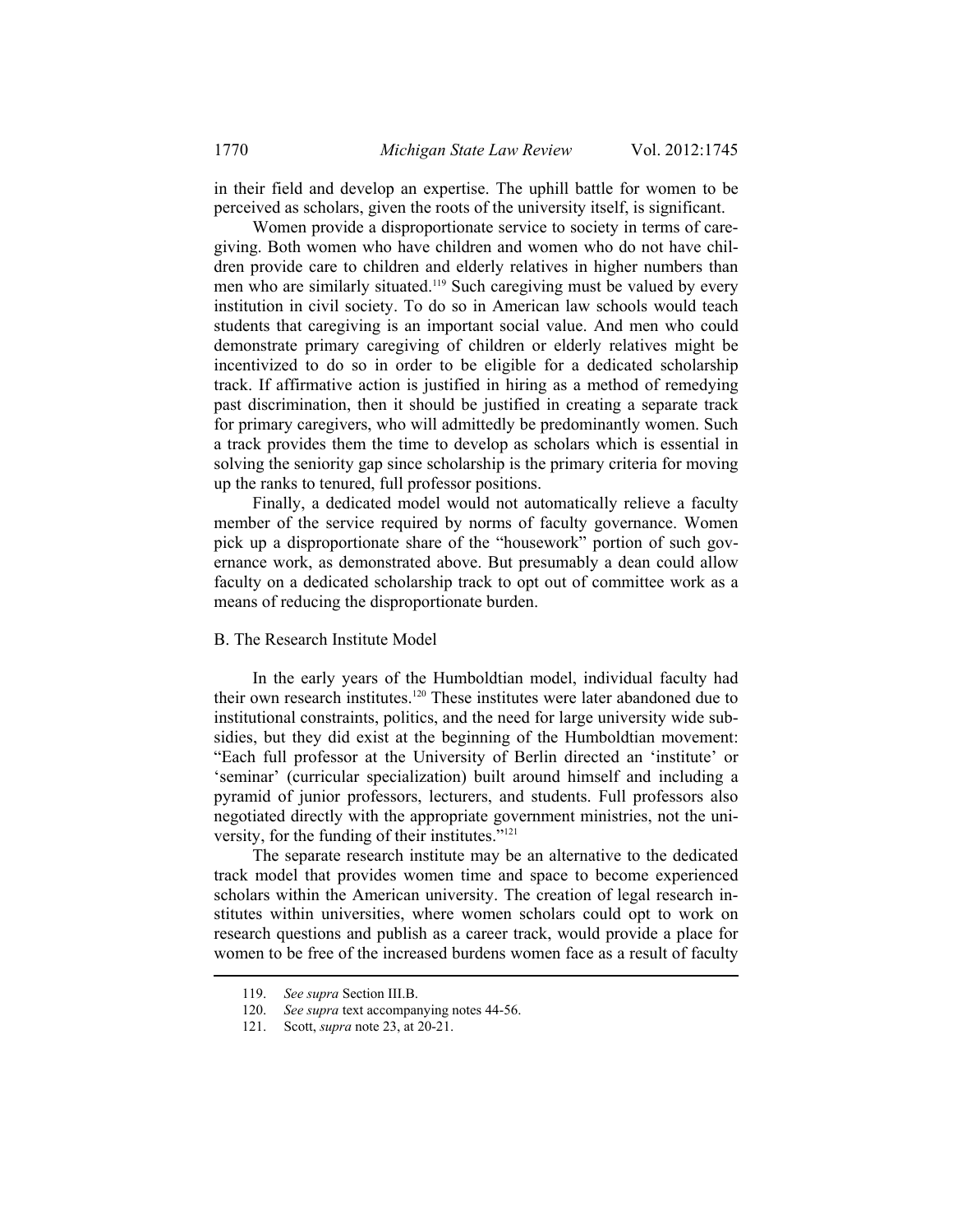governance and teaching work. These institutes could be supported by private donor dollars or by state support in public universities. Or one could argue that if the research is valuable, the free market will support it. These solutions would answer the criticism of the current model where student tuition dollars financed by debt provide non-transparent cross-subsidies of faculty scholarship.

These research institutes would provide "incubators" where women could establish themselves as scholars without the disparate impact that the teaching and governance imposes on women. Women could establish themselves as scholars during their prime childbearing years. The latter is an important social function that should be accommodated by the university. Given the valorization of pure research over teaching for purposes of tenure, chairs, leaves, etc., and prestige as measured by the law school rankings in *U.S. News and World Report*, such a model would allow women to opt to be pure researchers and avoid the disparate cost of teaching and governance imposed on women faculty. Unlike the dedicated track model, the research institute model would have the benefit of minimizing the burdens of both functions on women faculty.

As noted above, one might also argue that interdisciplinary legal research that tends to be more theoretical should be housed in the political science, philosophy, or economics departments of the universities that house law schools. Faculty in these departments tend to earn significantly less than law professors. If law students would like a career in legal scholarship, they would have to opt for obtaining both a J.D. and a Ph.D.—the research degree—and would join the faculties in these other departments. This model of producing legal scholarship is arguably less expensive when viewed from a meta-university level perspective since the faculty salaries are significantly lower. If one were to establish legal research institutes, faculty from both the law school and these other departments would have a space to collaborate. The research would also not be subsidized by debt-funded law student tuition dollars; rather, graduate students in those departments would be paid by the university while obtaining their Ph.D. The subsidy could come from research grants from governmental institutions like the National Science Foundation or the National Institutes of Health. Resituating interdisciplinary legal scholarship in such legal research institutes that draw on other departments of the university would allow such "law and" scholarship to flourish. It provides a place for scholarly production, with insights from both law and the other disciplines, while moving the funding mechanism for such scholarship away from debt-financed law student tuition dollars, a criticism of the status quo, which has been a significant part of the discourse about the current crisis in legal education. For example, some would argue that economists are not equipped by themselves to produce accurate law and economics scholarship because they are not schooled in the legal system. By resituating this kind of hybrid scholarship in legal research institutes that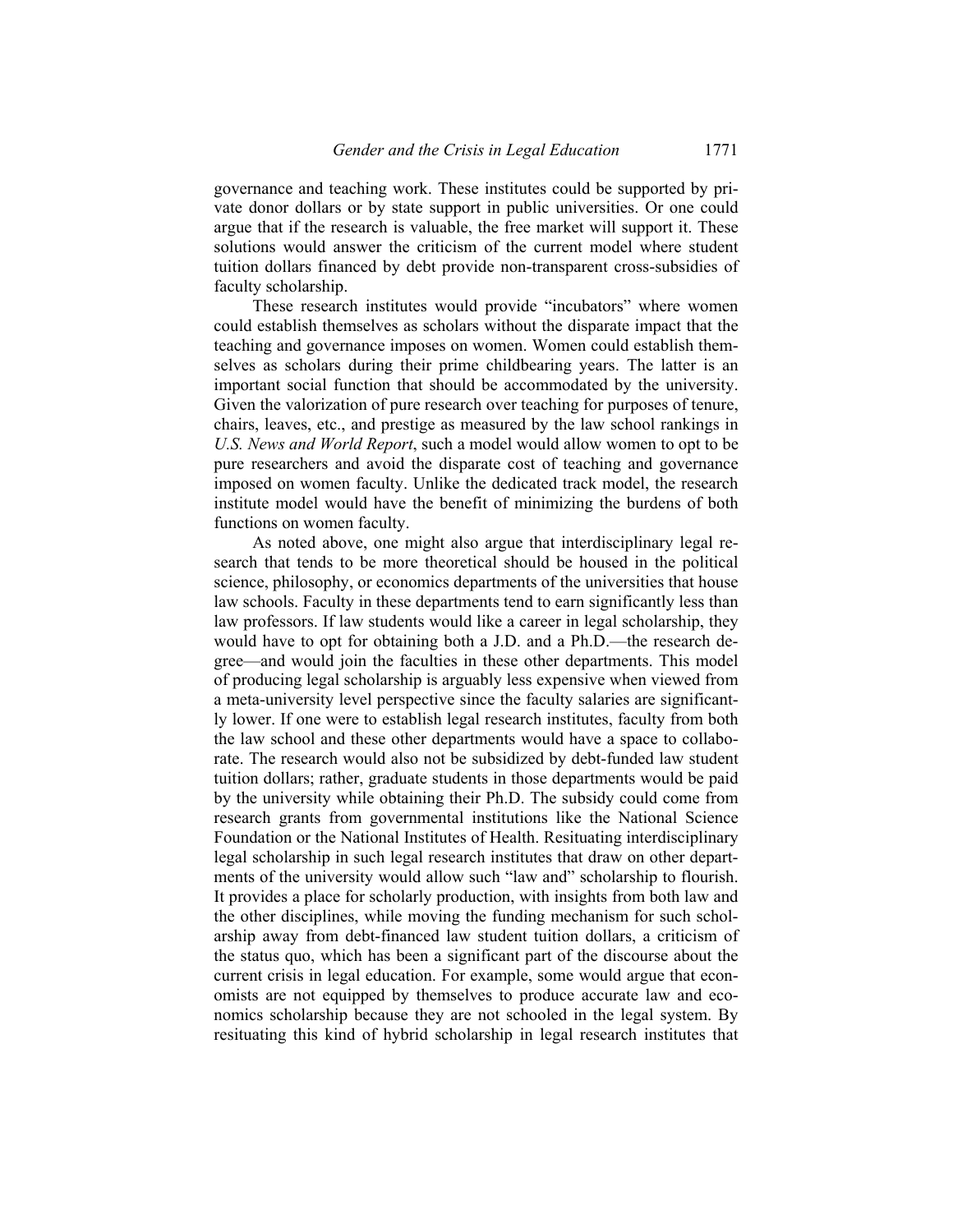include legal scholars and scholars from other departments, the quality of such research could be improved. Faculty who opted to work within such institutes could acquire both a J.D. and a Ph.D. They would thus be equipped with an actual research degree, be well-versed in statistical methods and be better able to do sound empirical research. This move would acknowledge the reality that the J.D. is a professional degree that is not meant to train students to be scholars but rather to be practicing lawyers and judges.<sup>122</sup>

This decoupling of abstract research from law teaching would arguably put the "professional" back in professional school and would alleviate some of the distortions that have been the subject of much external media scrutiny of legal education in the current crisis. This, in turn, would benefit students who have to go into significant debt to obtain a professional—not a graduate—degree so they can actually practice law.

## C. The Argument for Moving Away from the Status Quo to Either Model

I would argue that moving away from the unified model of teaching and research in the American law school to either a dedicated track model or a separate research institute model would facilitate the development of a generation of women scholars. It would eliminate the unequal burden on time and energy that women experience by the reproducing of gender that McGinley identifies in her work.<sup>123</sup> It would minimize the costs to students of the unified model that the current crisis in legal education has emphasized, including the lack of time or incentives for innovative pedagogy.<sup>124</sup>

As Hochschild notes:

l

The career woman pays a cost by entering a clockwork of careers that permits little time or emotional energy to raise a family. Her career permits so little of these because it was originally designed to suit a traditional man whose wife raised his children. In this arrangement between career and family, the family was the welfare agency for the university and women were its social workers. Now women are working in such institutions without benefit of the social worker.<sup>125</sup>

Some might decry the result of such structural change that would result in men doing more of the teaching and governance in American law

 <sup>122.</sup> Yale Law School will be offering a Ph.D. in Law as of Fall 2013. *See Yale Law School Introduces Innovative New Program—Ph.D. in Law*, YALE L. SCH. (July 11, 2012), http://www.law.yale.edu/news/15782.htm. This announcement has been much derided in the legal academy. *See, e.g.*, Leiter, *supra* note 65.

<sup>123.</sup> *See generally* McGinley, *supra* note 9.

 <sup>124.</sup> Some would argue it is not engaging in both teaching and scholarship at the same time that is problematic in the current crisis. It is the nature of the scholarship that is rewarded—abstract theoretical or interdisciplinary over doctrinal scholarship in the form of treatises or case notes that might be more helpful to practitioners.

 <sup>125.</sup> HOCHSCHILD & MACHUNG, *supra* note 90, at xii.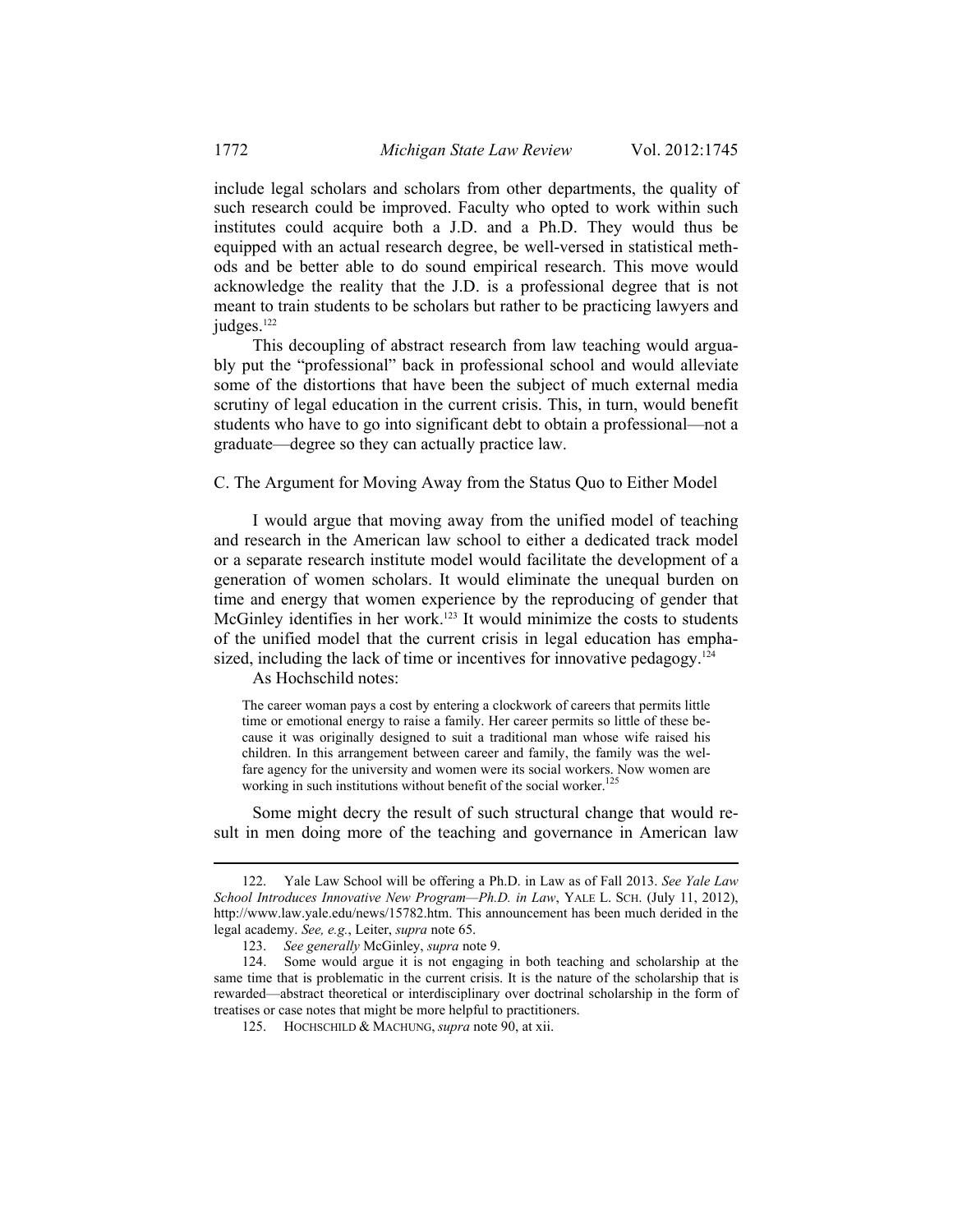schools. I would argue that this potential cost to men is worthwhile in terms of social investment in the scholarship of women. Under either a dedicated track or research institute model that gave a preference to primary caregivers, the university would absorb the cost of caregiving rather than allocating the cost to the individual. In a public law school, in particular, this would signal to law students that the state values caregiving. If men become primary caregivers of children or elderly relatives, then they too could be given preference for the dedicated scholarship track. Currently, women who are primary caregivers are challenged by a lack of time to produce the same quantity and quality of scholarship that their male counterparts produce. Women raise new citizens as well as perform paid work. Either of these new models would acknowledge that carework and compensate primary caregivers for it with time.

There are federal government programs, like the National Science Foundation's ADVANCE program,<sup>126</sup> that fund research to support women scholars in the STEM fields. This program could be adapted to fund an experiment in the disaggregation of the unified model at a small group of American law schools. ADVANCE has highly developed metrics to measure whether efforts funded by the NSF grants are effective.<sup>127</sup> These metrics could be adapted to legal academia as a way to measure the effectiveness of such new models. They could be used to evaluate whether such models facilitate faster progress for women into tenured, full professorships.

American law schools could also explore part-time tenured positions. However, this approach would not resolve the disproportionate costs imposed on women by the teaching and governance functions, although it does have the benefit of being more politically likely to come to fruition. While we must pursue individual remedies, we also have to be bold in pursuing more collective, structural remedies as well. Universities and the law schools within them, especially public ones, must acknowledge that women as a group are far more likely to be primary caregivers. They must redefine the job description of tenure-track and tenured law professor to reflect that reality. The institution rather than the individual should bear a larger share of the cost of the benefit that women's caregiving provides to society as a whole.

The playing field for women scholars is not level, and while the job description that attaches to tenure track positions at American law schools appears neutral on its face, it in fact has a disproportionate impact on women. Facially neutral university norms about the unified model of teaching

 <sup>126.</sup> *ADVANCE: Increasing the Participation and Advancement of Women in Academic Science and Engineering Careers (ADVANCE)*, NAT'L SCI. FOUND., http://www.nsf.gov/funding/pgm\_summ.jsp?pims\_id=5383 (last visited Feb. 20, 2013).

 <sup>127.</sup> *Advance at a Glance*, NAT'L SCI. FOUND., http://www.nsf.gov/crssprgm/adv ance/index.jsp (last visited Feb. 20, 2013).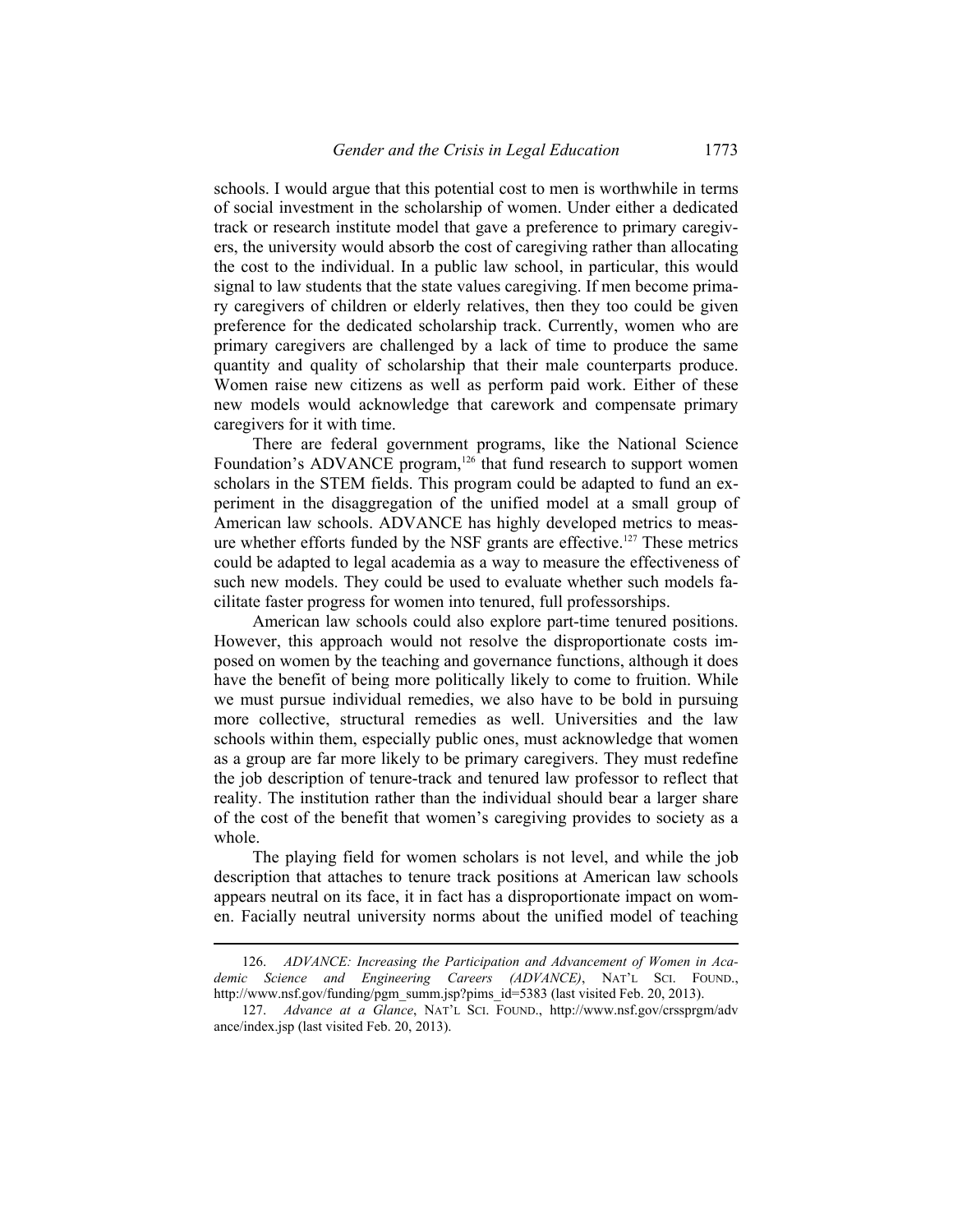and scholarship have a disparate impact. We have used affirmative action in the past in hiring to remedy this imbalance and that has not proven sufficient to yield equal numbers of men and women in tenured full professorships. My proposals go beyond hiring and provide an institutional subsidy in recognition of the time women currently spend in caregiving at home and for students and the law school itself. These proposals may be in tension with principles of neutrality and fairness of opportunity rather than outcomes, but the neutrality principle in this regard is flawed when it comes to the structure of law schools and universities. This is particularly true when the production of scholarship has become the only important criteria for tenured positions. I have seen more than one situation where a male and a female candidate come up for tenure and the woman has far fewer articles than the male candidate. And the only reason for the disparity is that the female candidate has the primary responsibility at home for children while the male candidate has a spouse at home who does the primary caregiving of his children. However, the disparity is often construed as the female candidate being less qualified or less committed to the scholarly enterprise.

The structures of the American university itself are gendered at their very core. And, while they appear neutral, they have a disparate impact on women. Thus, the fundamental structures must be altered long enough to develop critical mass of female scholars. Such changes might be analogized to the legislative quotas imposed by a number of other countries in order to achieve gender parity. Indeed, some countries like Denmark decided that they could repeal such measures when the numbers of men and women in elective office became more balanced.128 Similarly, the structural changes I propose may only be necessary until society as a whole reallocates both private and institutional caregiving and housekeeping more fairly.

#### **CONCLUSION**

Universities reproduce cultural norms in societies and women are marginalized in these institutions as much as they are in other institutions of civil society. Individual solutions like paid maternity leave, and more attention to who does the institutional housework are not going to be sufficient to

 <sup>128.</sup> *See* POLICY DEPARTMENT C: CITIZENS' RIGHTS AND CONSTITUTIONAL AFFAIRES, EUROPEAN PARLIAMENT, ELECTORAL GENDER QUOTA SYSTEMS AND THEIR IMPLEMENTATION IN EUROPE 20 n.10 (2011), *available at* http://www.europarl.europa.eu/committees/fr/ studiesdownload.html?languageDocument=EN&file=60648 (noting that Denmark abolished its party quotas "because they were no longer considered necessary . . . [h]owever, in the last ten years the previous steady increase in women's representation in Denmark has stagnated at the national, regional and local levels"); *see also* ROHINI PANDE & DEANNA FORD, WORLD DEVELOPMENT REPORT 2012: GENDER QUOTAS AND FEMALE LEADERSHIP (2012), *available at* http://siteresources.worldbank.org/INTWDR2012/Resources/7778105-

<sup>1299699968583/7786210-1322671773271/</sup>Pande-Gender-Quotas-April-2011.pdf.